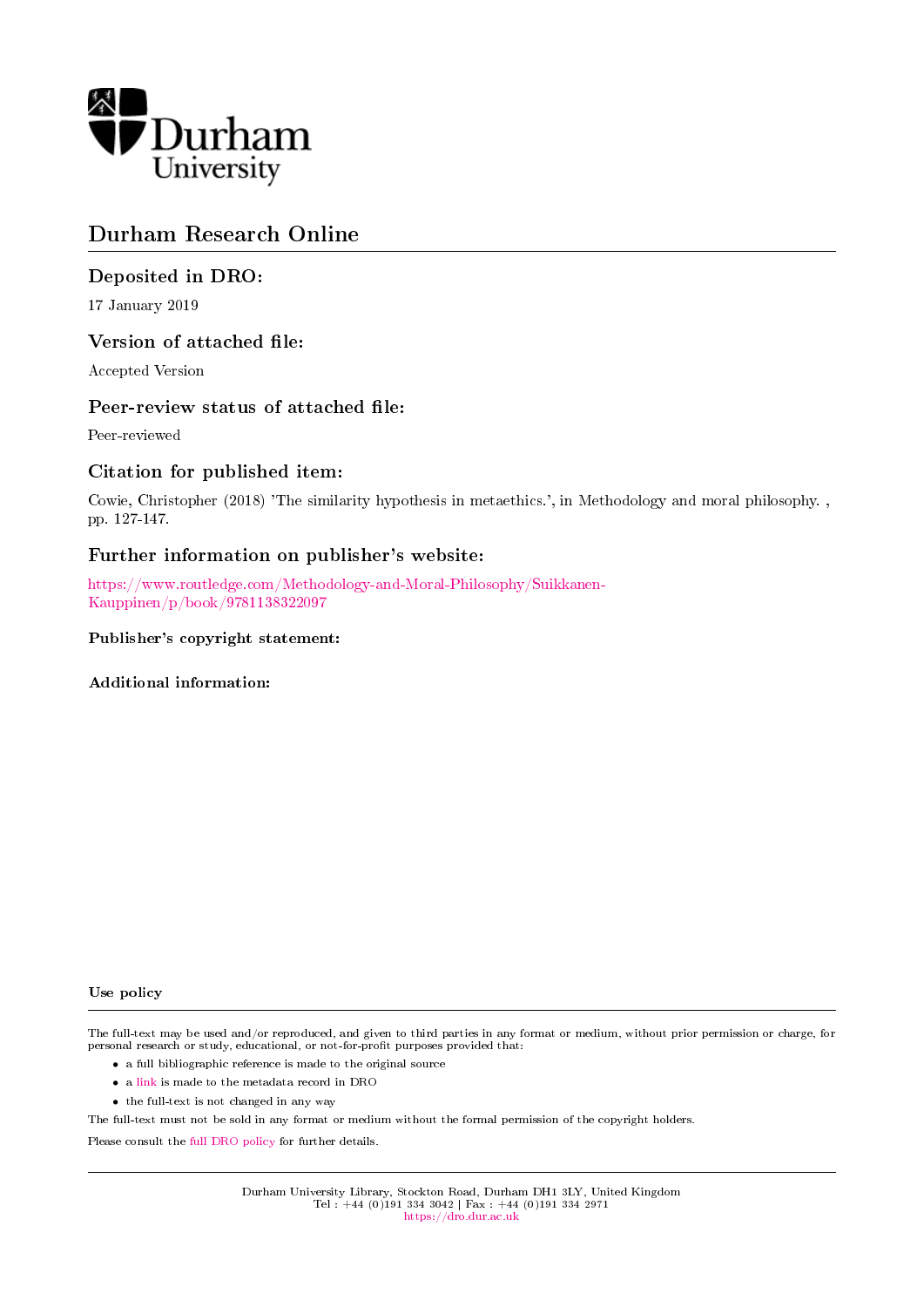# \*\*DRAFT. See Final Version Forthcoming in Suikkanen (ed.) Methodology and Moral Philosophy.\*\*

### **The Similarity Hypothesis in Metaethics**

In the introduction to his new book *Being Realistic about Reasons* T.M. Scanlon writes:

"Contemporary metaethics differs in two important ways from the metaethics of the 1950's and 60's and even the later 1970's when John Mackie wrote *Ethics: Inventing Right and Wrong.* In that earlier period, discussion in metaethics focused almost entirely on morality.... Today, although morality is still much discussed, a significant part of the debate concerns... reasons for action and even more broadly reasons for belief and other attitudes." (2014, 1).

Scanlon is capturing a thought that many contemporary metaethicists would both *agree with* as a sociological description of their subject and *endorse*. We should approach metaethics with the big picture in mind: a picture that includes not just morality, but 'reasons for belief and other attitudes'. Doing so is interesting in its own right as well as, potentially, a useful means of shedding light on morality itself.

There is a sense in which this represents a new 'metanormative' approach to, or method in, metaethics. But what results has it actually had? One interesting example is the widespread use of what I shall refer to as 'The Similarity Hypothesis'. This is the view that practical normativity – what we ought to do – and theoretical normativity  $-$  what we ought to believe  $-$  are similar in metaphysically important respects. It is a view that is increasingly appealed to in arguments in metaethics and beyond. The aim of this paper is to assess the Similarity Hypothesis. I do so by engaging with one of the most interesting arguments *against* it.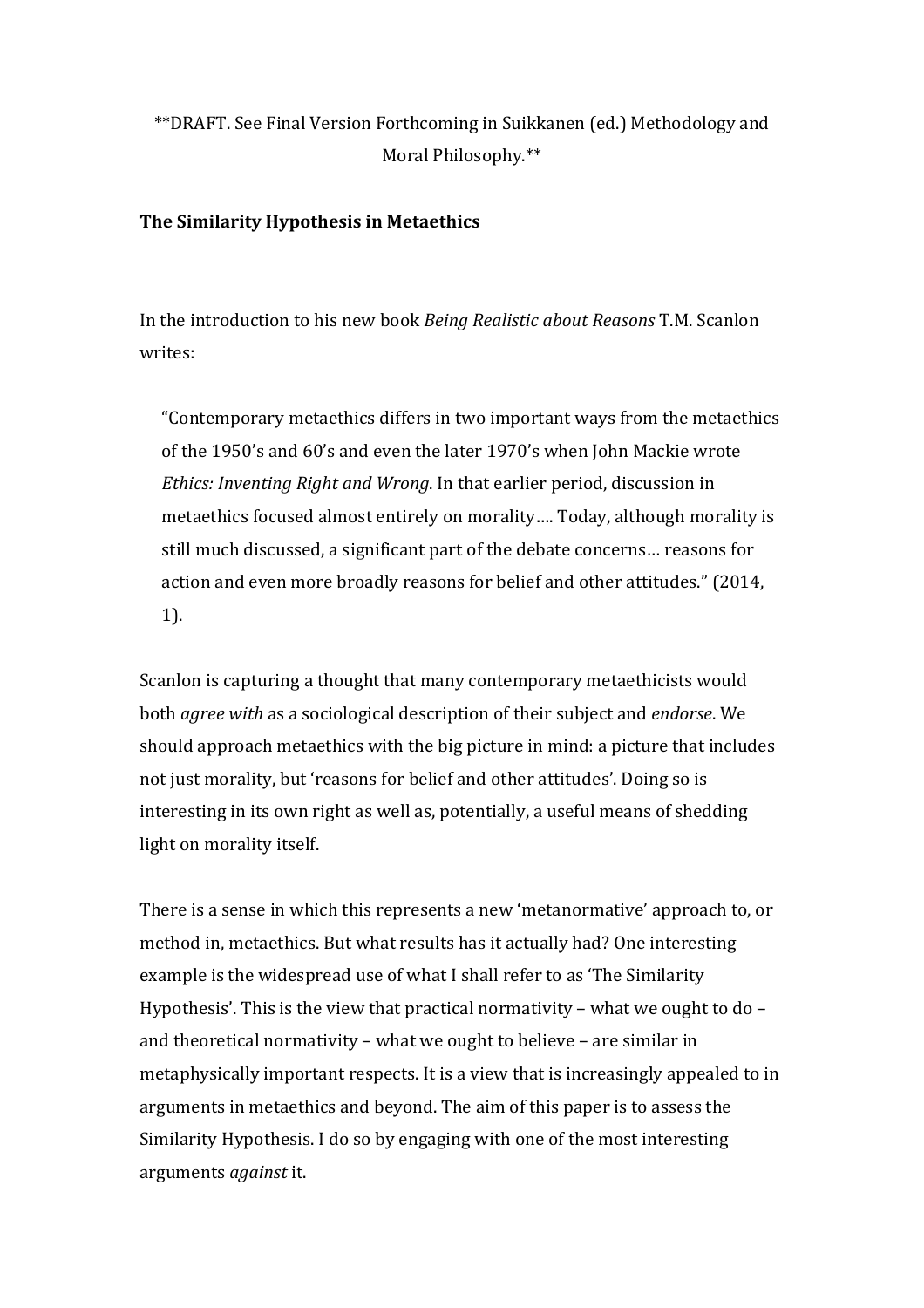The paper proceeds as follows. I'll begin by saying a bit more about the Similarity Hypothesis. I'll then introduce the challenge to it that I'm interested in. The challenge concerns the contrasting natures of the 'aims' of belief and desire (or intention) respectively. I'll briefly rehearse and set to one side familiar attempt to articulate this argument before engaging at length with Stephen Darwall's articulation. This will be my main focus. I'll claim that despite its promise, Darwall's argument leaves the Similarity Hypothesis untroubled.

### **1. The Similarity Hypothesis**

According to *The Similarity Hypothesis* theoretical and practical normativity are, at the metaphysical level, the same kind of thing. There are probably ways of reading this claim on which it is trivially true and ways of reading it on which it is trivially false. But I intend something like this:

*The Similarity Hypothesis:* With respect to the big picture metaphysical questions about their nature and metaphysical grounds, theoretical normativity and practical normativity look similar: for example, if non-natural realism is true about one, then it's true about the other, if expressivism is true about one, then it's true about the other, if one is grounded in our attitudes, or the activity of reasoning, then so is the other. And so on.

This view figures prominently in contemporary metaethics, sometimes as an assumption in arguments, sometimes as defended premise, sometimes as a conclusion.

### Example 1: Kearns and Star

Consider, for example, Kearns and Star's recent defence of the view that *reasons are evidence* (RA). The first argument that they offer this is the following (2009, pp.219):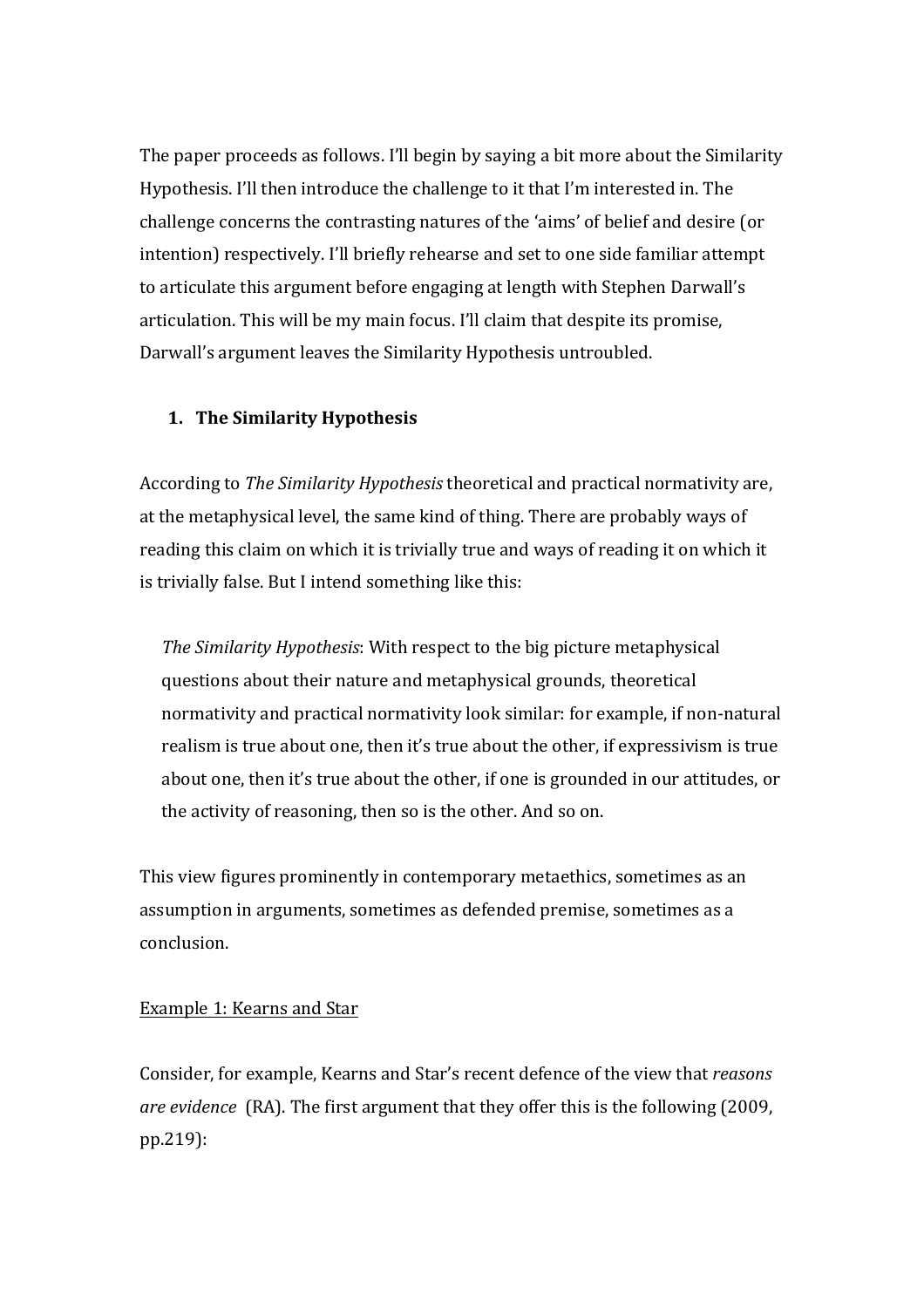- 1. Epistemic and practical reasons are of a kind.
- 2. RA provides the only plausible account of reasons according to which  $(1)$ is so.
- 3. Therefore, RA is true (inference to the best explanation).

This argument clearly makes use of the Similarity Hypothesis as a premise in order to establish a conclusion about the metaphysics of theoretical and practical normativity. (The Similarity Hypothesis is, of course, premise 1).

### Example 2: Parfit

We find another nice example in Derek Parfit's critical discussion of a view that he calls 'Metaphysical Naturalism'. This is the view that normative facts are natural facts. Parfit's discussion of this view is almost entirely focused on *practical reasons*. In concluding the section, however, Parfit writes:

"If Metaphysical Naturalism were true, we could not have reasons to have particular beliefs. Such epistemic reasons are also irreducibly normative.... So it could not be true that we *ought* to accept Naturalism, nor could we have any reasons to accept this view."  $(2011, pp.110)$ .

What's really going on here is that Parfit is using the Similarity Hypothesis to reject a naturalistic view practical reasons. He is effectively arguing as follows:

- 1. If metaphysical naturalism is true about practical reasons, then it is true about epistemic reasons.
- 2. If it is true about epistemic reasons, then we would not have any reason to believe it to be true.
- 3. So, metaphysical naturalism is not true about practical reasons.

We may or may not think that this as a very good argument. But that's not what really matters here. What really matters is that it is another instance in which the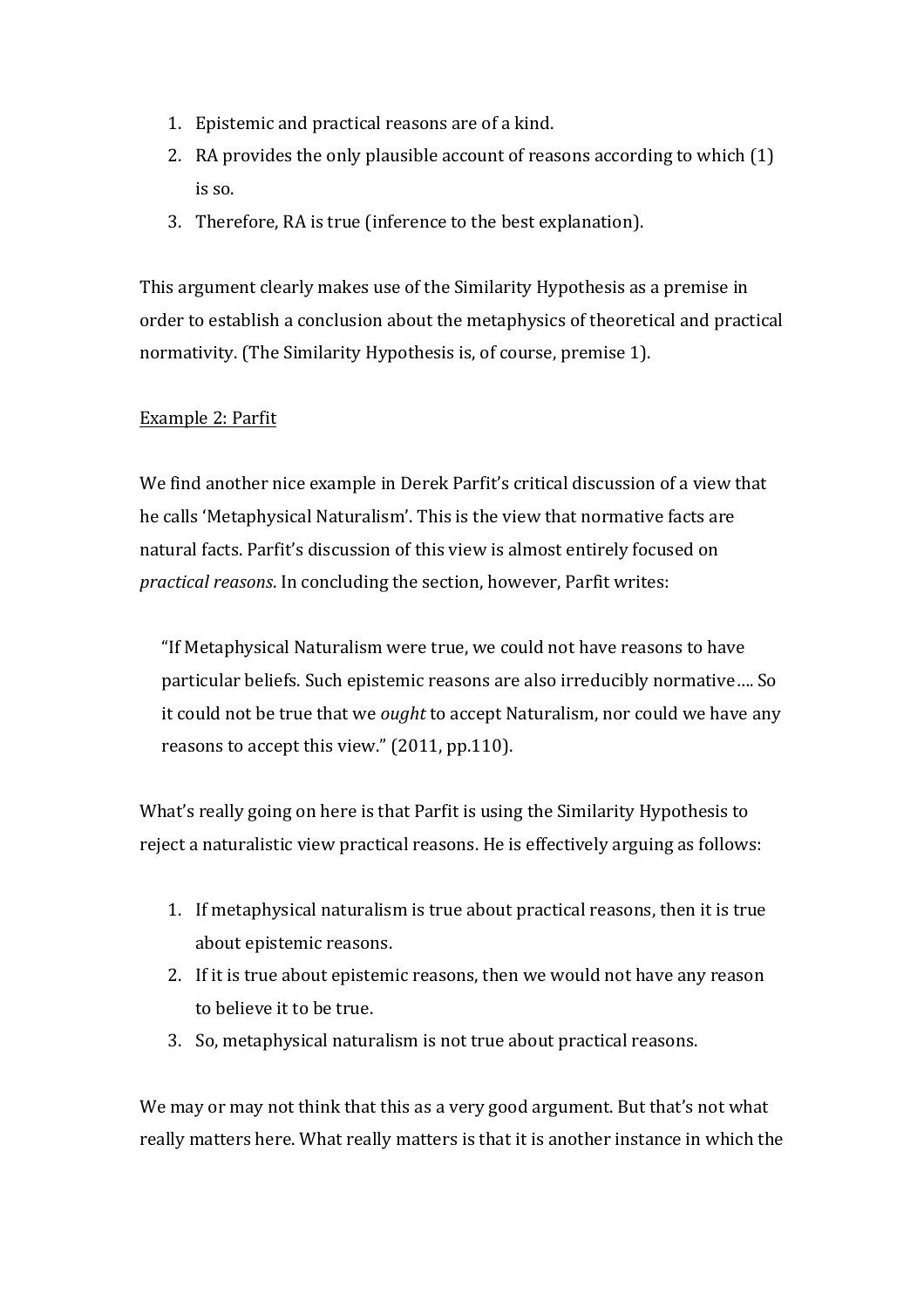first premise - the Similarity Hypothesis  $-$  is being used to draw a big picture metaphysical conclusion.

### Example 3: Smith

In the most recent articulation of his view, Michael Smith argues for a particular view of reasons for intentional action; roughly, the view that reasons for action are properly analysed as reasons for believing something to be desirable. His argument is the following:

- 1. The concept of a reason for belief is analyzable in non-normative terms (i.e. in terms of probability and evidence).
- 2. So, if the concept of a reason for desire or action were unanalyzable then "the concept of a reason would be a ragbag"  $(2017, pp.102)$ .
- 3. The concept of a reason is not a ragbag.
- 4. The concept of a reason for desire or action is analysable.

This is also an argument in which the Similarity Hypothesis figures as a premise – in this case premise 3. Smith is arguing from the fact that the concept of a reasons for belief and a reason for intentional action are, in some important sense, the same kind of thing, to a conclusion about the metaphysics of reasons for action (roughly, analytical reductionism). Although couched in terms of the similarity of *concepts* (rather than properties), this is, I think, nevertheless recognisable as an appeal to a version of the Similarity Hypothesis.

### Example 4: Cuneo

Finally, consider Terence Cuneo's recent use of the Similarity Hypothesis. Cuneo has argued for the more focused view that *moral* normativity and epistemic normativity are, at the metaphysical level, the same kind of thing. And he has used this as part of an argument for moral realism. His 'master argument' is as follows  $(2007, 6)$ :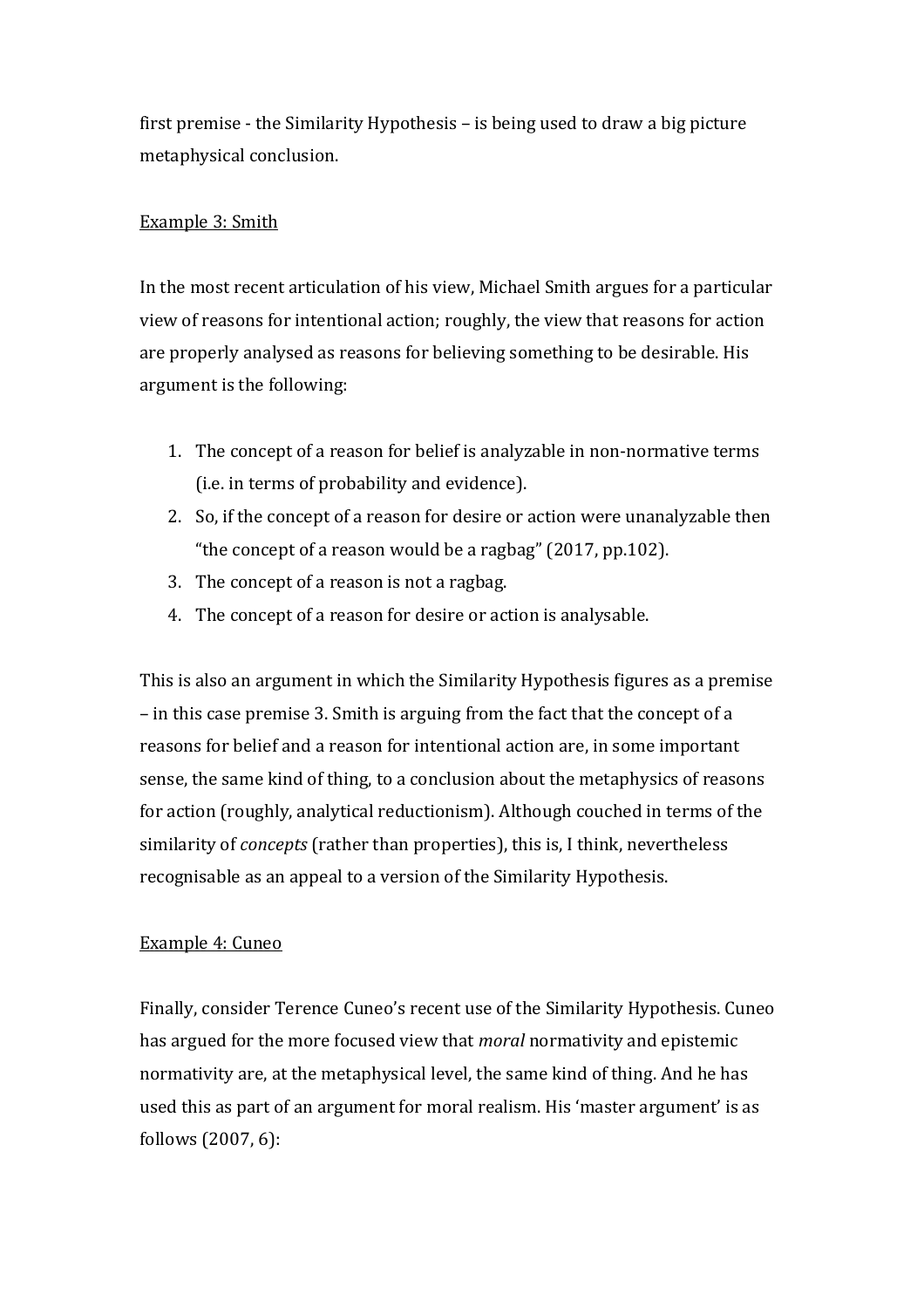- 1. If moral facts do not exist, then epistemic facts do not exist.
- 2. Epistemic facts exist.
- 3. So, moral facts exist.
- 4. If moral facts exist, then moral realism is true.
- 5. So, moral realism is true.

A version of the Similarity Hypothesis figures here in premise 1. It would be grossly unfair on Cuneo – and others following similar lines of argument, like Matt Bedke Richard Rowland – to say that the argument *assumes* the Similarity Hypothesis.<sup>1</sup> Cuneo (and others) argue for it at length. Nevertheless, its truth is a (the) key move in their argument.

These examples show that the Similarity Hypothesis, in one form or another, figures prominently in contemporary metaethics; and there are more examples out there. This isn't surprising. It is a sensible hypothesis. After all, both practical normativity and theoretical normativity are kinds of normativity.<sup>2</sup> Furthermore, there are some properties, like honesty or sincerity, that seem to straddle the border between the theoretical and the practical, making a distinction in their metaphysical natures prima facie unattractive. $3$ 

## **2. Fitzpatrick's Point**

The Similarity Hypothesis can be challenged. I'll not rehearse all of the challenges here. My aim is to look in detail at one interesting challenge that is occasionally mentioned in the literature, but rarely (if ever) filled out. Consider the following remark from William Fitzpatrick, which nicely summarises the basic idea:

"Suppose... that the existence of epistemic normative facts is tied to the fact that belief has a distinct constitutive aim: namely, truth... an ethical antirealist might grant all this while remaining sceptical that there is any similar

<sup>&</sup>lt;sup>1</sup> Bedke (2010), Rowland (2013).

 $2$  See e.g. Stratton-Lake (2002) and Rowland (2013).

 $3$  This figures prominently in Cuneo's (2007) argument. The metaethical significance of 'entanglement' is also to the fore in Putnam (2002).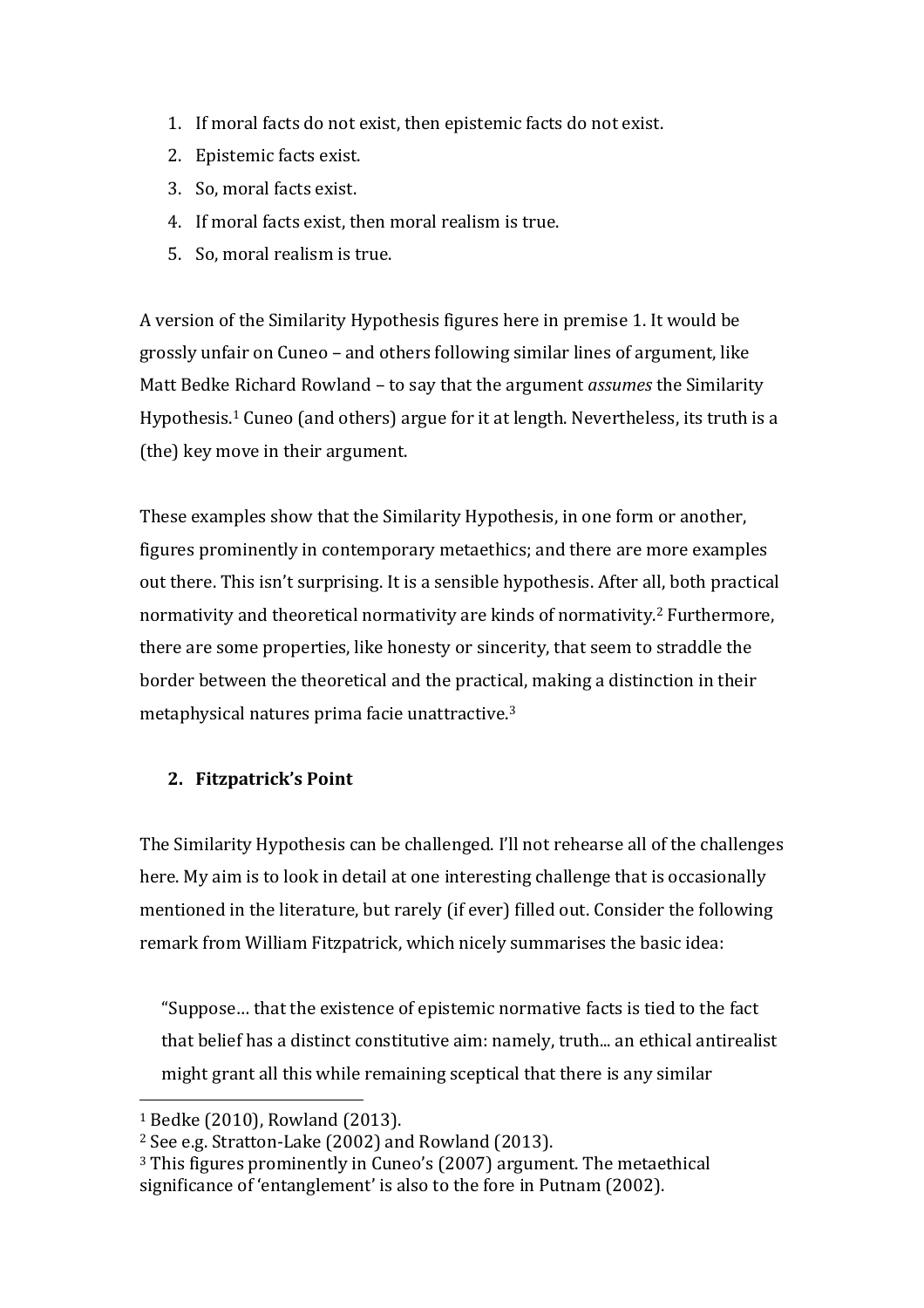analogue of a constitutive aim for... desire or intention..." (Fitzpatrick 2009, pp.757)

I'll call this *Fitzpatrick's Point*.<sup>4</sup> Fitzpatrick's point is comprised of two claims. The first claim concerns the nature of epistemic normative facts. Roughly:

BELIEF: Belief has a constitutive aim - truth or knowledge. This explains or grounds the existence of epistemic normative facts.

The second concerns the nature of intention or desire and their relation to the existence of practical normative facts. Roughly:

NOT DESIRE: Desire or intention doesn't have a constitutive aim that explains the existence of practical normative facts.

In what follows, I'll discuss the case for thinking that both of these claims – and hence, Fitzpatrick's Point - are simultaneously true.

Three brief clarifications before I begin. Firstly, I will for the most part use the slightly clunky expression 'desire or intention' throughout. The views that I'm discussing focus on one or more of these two, but there's no great continuity in the literature. At some points, for simplicity, I'll just talk about desire (and not intention) if that is the best fit with the authors whose work I am discussing. Nothing, I hope, turns on it. Secondly, I will focus – again, following the authors with whom I am concerned - on the view that belief's aim is truth, rather than knowledge. $5$  This too, I hope, is innocuous in the present context.

Thirdly and most importantly the two different arguments in defence of Fitzpatrick's Point that I'll be discussing are based on two different readings of

<sup>&</sup>lt;sup>4</sup> Though it is not a point that Fitzpatrick endorses. He raises it as a plausible source of skepticism about unified approaches to the metaphysics of theoretical and practical normativity.

<sup>&</sup>lt;sup>5</sup> For some discussion of whether the aim is truth or knowledge see Wedgwood (2002), Engel (2013), Whiting (2013).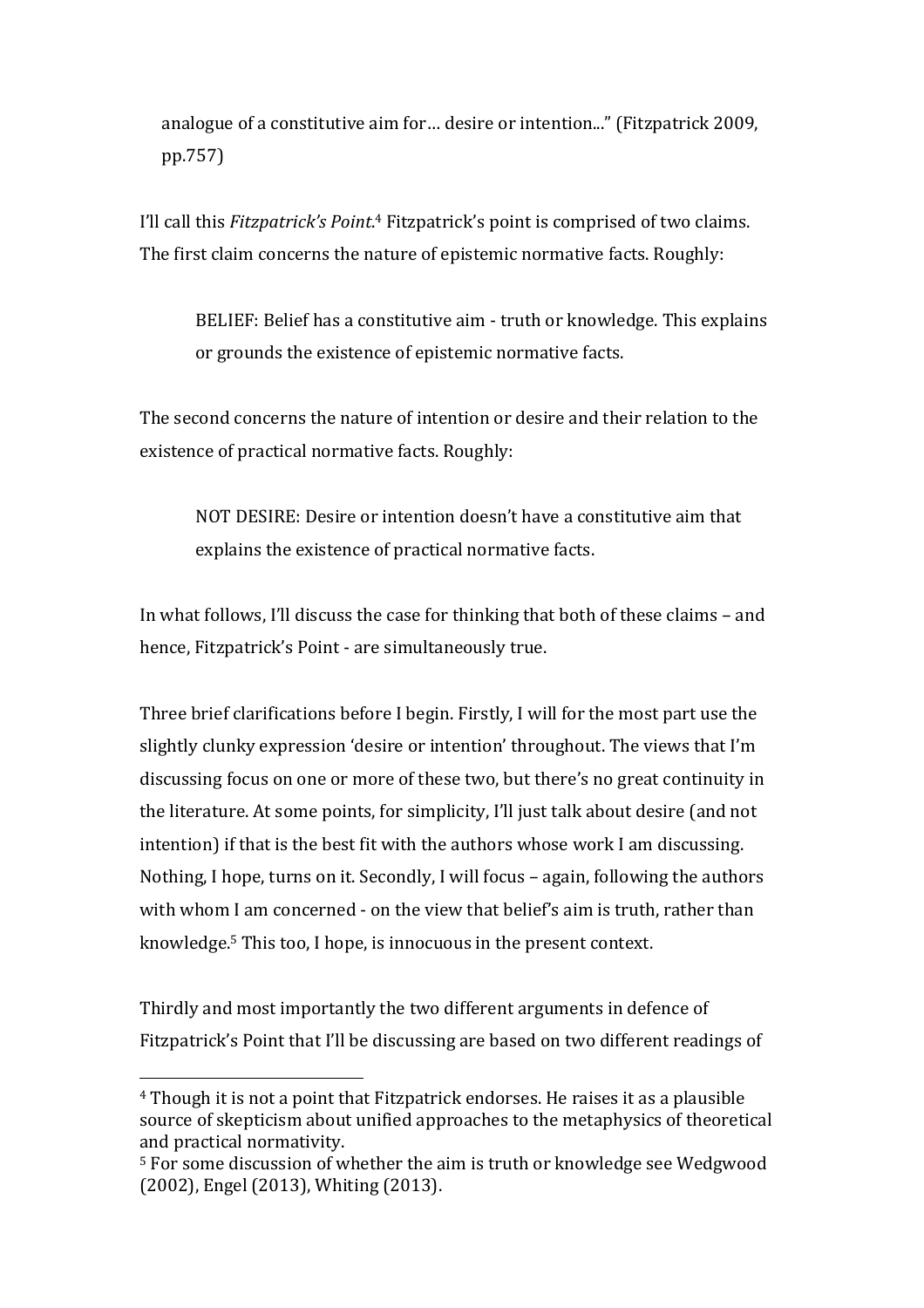'aim' – one teleological, one normative. On the teleological view attitudinal aims are understood in terms of the intentions of those who hold those attitudes. On the normative view, by contrast, attitudinal aims are understood in terms of the normative properties that (thereby) govern those who hold those attitudes. I'll say more about both in due course. Importantly however, how we develop Fitzpatrick's Point depends on which of these two views of 'aim' we work with. I'll begin by saying something briefly (in the next two sections) about how Fitzpatrick's Point can be developed if we work with the teleological view. But my focus will really be on whether we can develop Fitzpatrick's Point if we work with the normative view.

### **3. The Teleological View**

There is an established literature that is most closely, but not solely, associated with David Velleman's work in the 90's and early 2000's that (a) employs the teleological view and (b) does so in a way that is conducive to Fitzpatrick's Point.<sup>6</sup> Much of this will probably be familiar to readers, but I'll sketch it in the next two sections nonetheless, before moving on to the normative view.

The key points  $-$  up front  $-$  are the following.

- $(i)$  Belief aims, in the teleological sense, at truth.
- (ii) Because of this, the nature of belief grounds the existence and nature of reasons for belief.
- (iii) You might think that desire/intention aims (in the teleological sense) at goodness or desirability, and so grounds the existence and nature of practical reasons....
- (iv) ...But you'd be wrong. Desire/intention doesn't aim at goodness or desirability. It aims as something less interesting that can't ground the existence of practical reasons.

 $6$  Velleman (1992, 1996, 2000). The view changes in Velleman and Shah (2003). A similar view can be found in Millar (2004).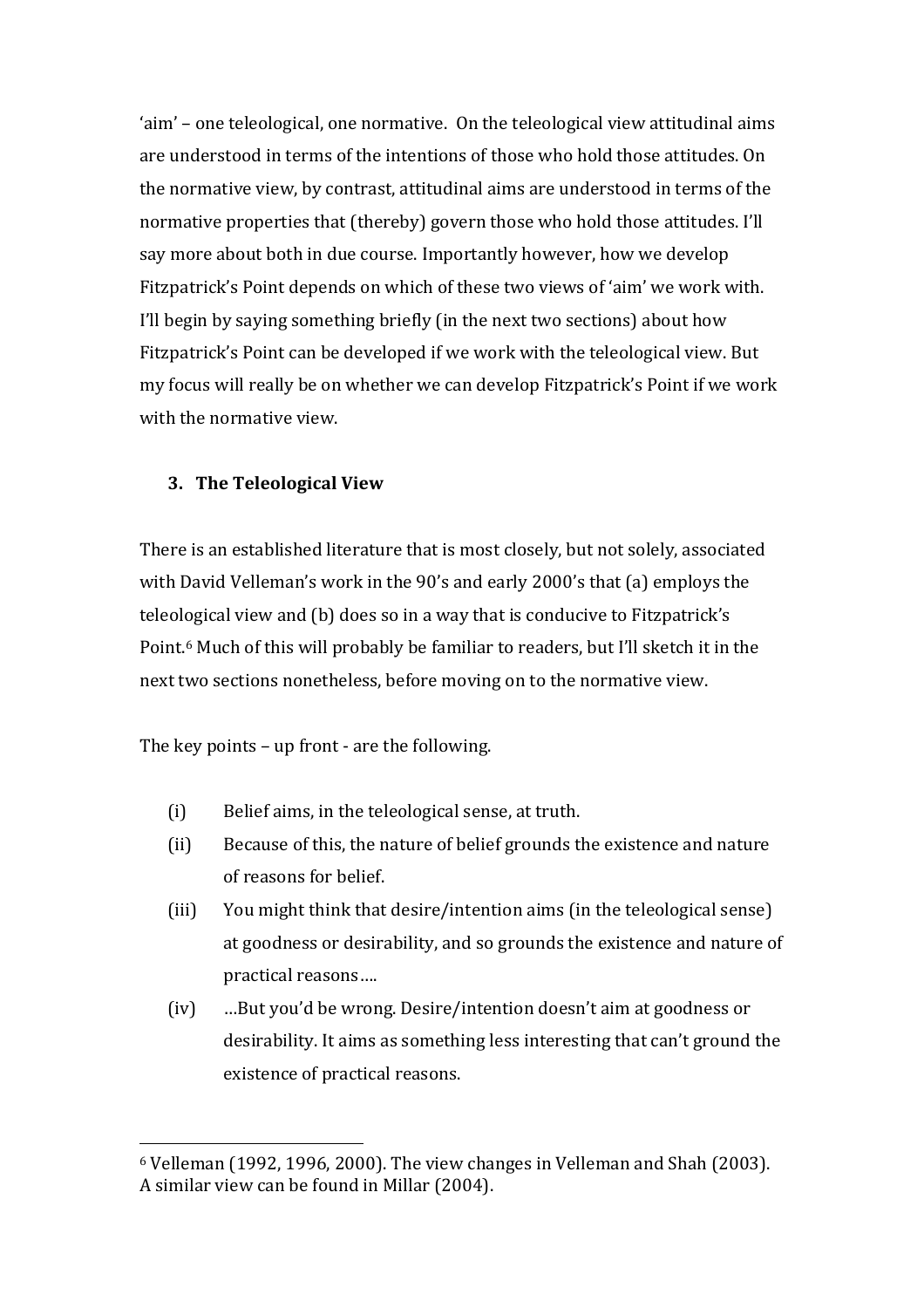Putting these together we're meant to get:

 $(v)$  There's good account of the grounds of theoretical normativity in terms of the nature of belief, but no analogous good account of the grounds of practical normativity in terms of desire/intention.

And that  $-$  i.e.  $(v)$  - is pretty much just the view that the Similarity Hypothesis is false. Let's take each of these claims a bit more slowly (objections to follow).

 $(i)$ : For belief to aim in the teleological sense at truth is for one to count as believing a proposition just in case one intends to accept it iff it is true. There are several reasons for thinking that this is a good view. One is that it allows for an attractive differentiation between belief and other closely related propositional attitudes such as imagining or supposing. These are attitudes that plausibly characterised as instances of *accepting* a proposition. But they aren't beliefs. And one obvious way of thinking about what differentiates them from beliefs is that when you imagine or suppose a proposition to be true, you needn't be accepting it with the intention of doing so iff it is true. You could be accepting it with the intention of its being, for example, useful, or interesting to do so. Not so with belief. When you believe a proposition you accept it with the intention of doing so iff it is true.

(ii): The fact that belief has this aim grounds the existence and nature of reasons for belief. Specifically, it explains why evidence for a proposition always constitutes a reason to believe that proposition. It does so because believing on the basis of what your evidence supports is the best *means* of satisfying your intention; the intention that you must have insofar as you count as believing a proposition at all. Reasons are generated in this means-ends way; they're explained by being the means to the end of fulfilling the intention that is constitutive of believing.

(iii): Now it is sometimes claimed that much as belief aims at truth, so desire or intention aims at the good or desirable; a view that is, for better or worse,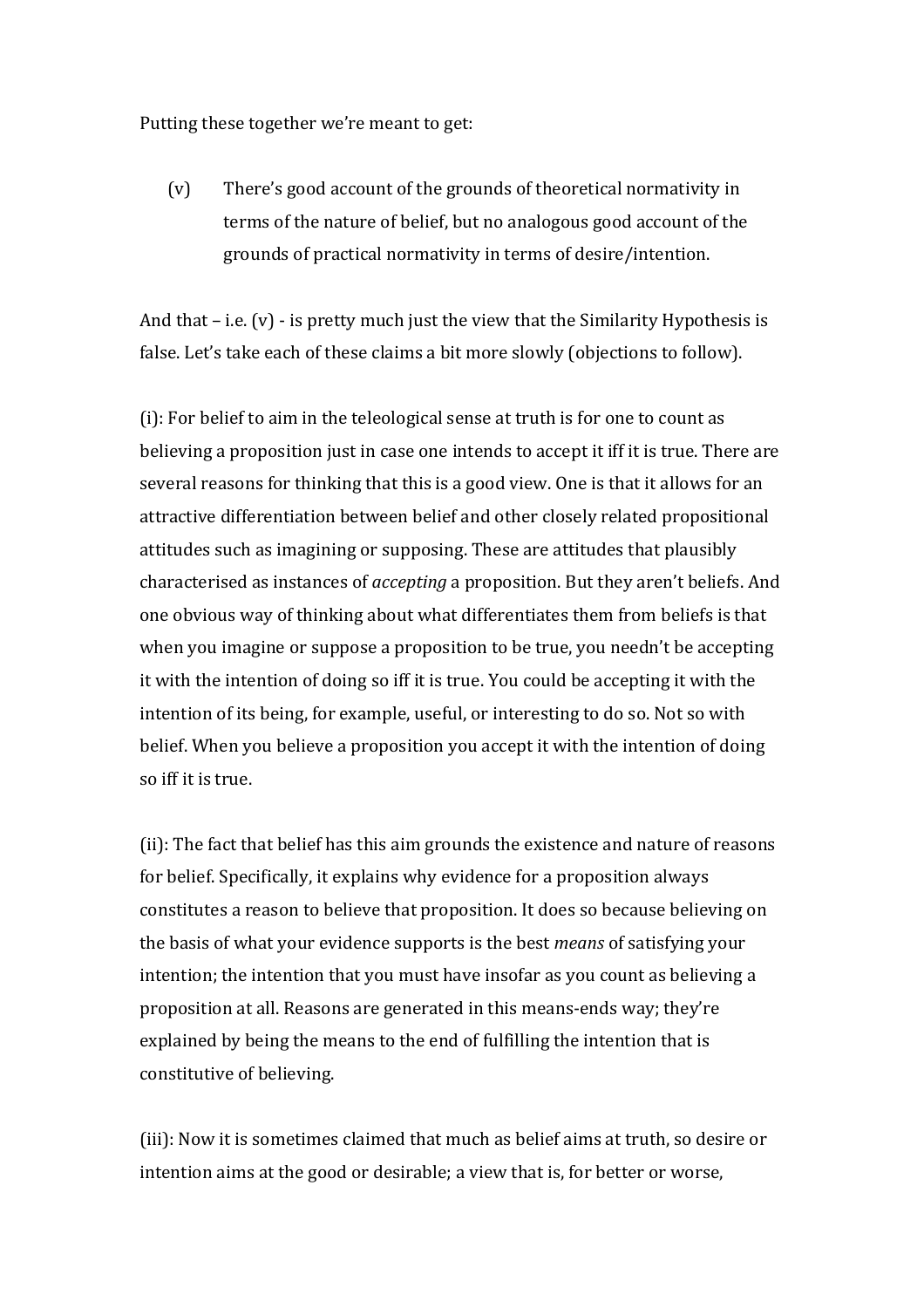associated with Aristotle and more recently with Anscombe and Davidson.<sup>7</sup> This view is sensible on a first pass; it is plausible that if you intend to act in some way, then you must always take acting in that way to be good or desirable *in some sense*. If this were the case, then you might think that the nature of desire/intention could ground the existence and nature of practical reasons. You would have practical reason to take the means to the end of acting in good or desirable ways. But, if the Velleman-inspired literature is correct - you would be wrong to think this. One can desire or intend to act in ways that one doesn't – or wouldn't, on reflection – take to be good in any way. These are *perverse* desires or intentions, and they are probably more common than many of us would like to admit. They are still desires or intentions, however, and we can still perform fullblooded actions on their basis. So desire/intention doesn't aim at the good or desirable. 8

(iv): If desire/intention doesn't aim at the good or desirable, what does it aim at? That's contested. But the answer is going to be too bland to ground the existence of practical reasons. To see this, note that whatever the aim is, it's got to be something that all desires/intentions have in common, including desires/intentions for what's best, for what's merely somewhat good, and for what isn't good at all (i.e. 'perverse' cases). And whatever fills *that* role is going to be something fairly mundane. Candidates include: that the resulting action have some point or purpose, and that the resulting action be under the control of the actor. Now whilst any one of these aims might ground *some* practical reasons – for example, reasons not to act in ways that are unsatisfiable - it is very hard to see how it could ground *all* practical reasons:<sup>9</sup>

"Theses about the constitutive aim of intentional action are about what is intrinsic to all intentional action. An action may achieve the constitutive aim while being subject to criticism in all sorts of ways that are not explicable just

<sup>&</sup>lt;sup>7</sup> Anscombe (2000), Davidson (1980).

<sup>&</sup>lt;sup>8</sup> Velleman (Ibid).

 $9$  See Millar 2004, Velleman (Ibid). This is not uncontroversial. It has been argued that the nature  $-$  if not the aim, exactly  $-$  of desire or intention can ground practical reasons quite generally, e.g. Korsgaard (2009).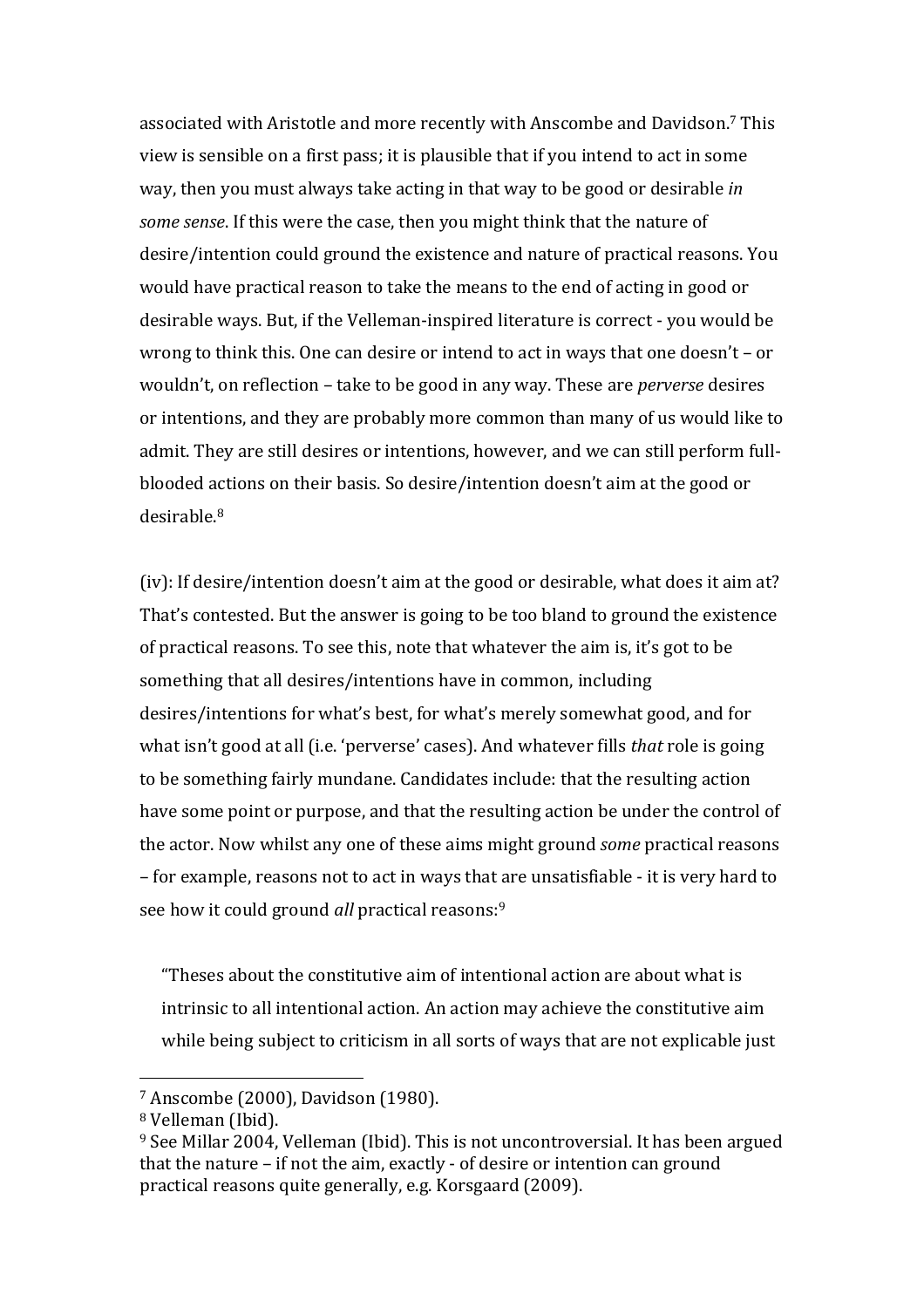in terms of the constitutive aim. An action may achieve the constitutive aim while being foolish, or morally wrong, or perverse, or thoughtless." (Millar, 2002, pp.68).

 $(v)$ : Putting these points together, it looks as though we have a good account of the grounds of theoretical normativity but no analogous good account of the grounds of practical normativity. Specifically, theoretical normativity is grounded in the nature of belief, whereas practical normativity is not grounded in the nature of desire or intention. It remains to be seen how practical normativity *is* grounded. But we know that the story will have to be very different from the story of how theoretical normativity is grounded. This clearly threatens the Similarity Hypothesis.

### **4. The Problems for the Teleological View**

This simple argument doesn't work though, or at least it doesn't obviously work. So a defender of the Similarity Hypothesis needn't be too worried by it. There are problems with all of  $(i)$ - $(iv)$ . But just think about the main problems with  $(i)$  and (ii) to start.

As regards  $(i)$ : It is not at all clear that the proposed account of belief  $-$  as aiming at truth in the teleological sense  $-$  is correct. There are lots of reasons for this. One reason is that only a very small subset of our beliefs – roughly, those that are a result of conscious deliberation - seem to be accompanied by an *intention* of the kind that the teleologist needs. Ordinary beliefs formed on the basis of perception, say, don't seem to be like this. Defenders of the teleological account have responded by claiming that sub-personal belief-forming systems can in some relevant sense be governed by, or overseen by, our intentions with respect to them, or that these systems can be ascribed 'aims' in selective senses.<sup>10</sup> But this is an unhappy account in various respects. It's a real push to claim that we have higher-order intentions with respect to our sub-personal belief-forming systems. And if we make recourse to understanding the aims of sub-personal

<sup>&</sup>lt;sup>10</sup> Velleman (2000), Steglich-Petersen (2006).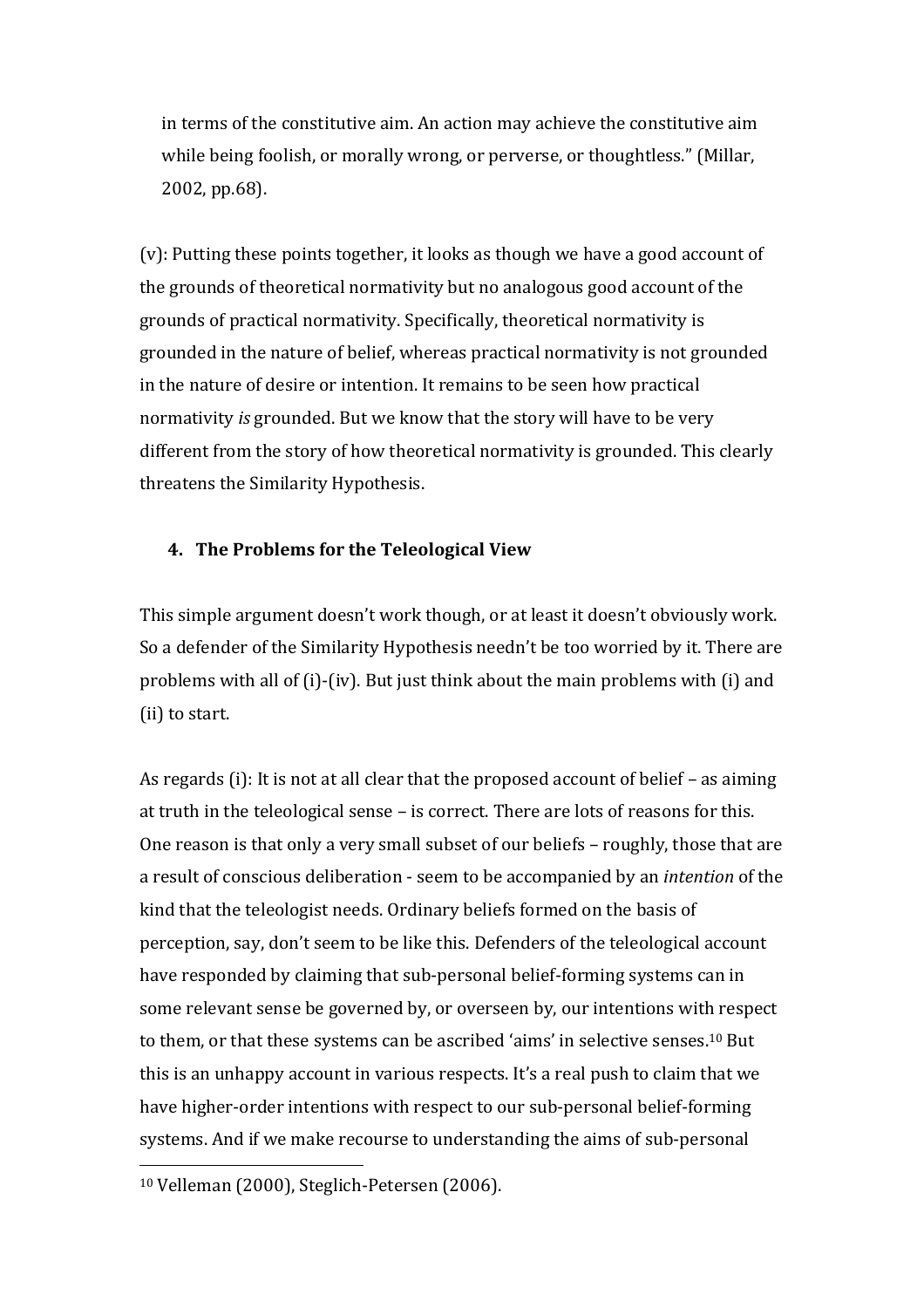systems in terms of their selective functions, then it's hard to see how these could ground normative reasons (as they would need to for BELIEF to be true).<sup>11</sup>

A second problem is that the teleological characterisation of belief is too strong in an obvious respect. The teleological account - at least as I've presented it rests on the supposed datum that states that are sensitive to our wishes as well as our evidence are *not beliefs*. But this isn't an obvious pretheoretical datum at all. There are lots of states that we ordinary call beliefs - albeit bad ones - that are sensitive to our wishes in some way. Shah puts this nicely:

"Our discourse is replete with accusations that likes and dislikes influence belief... Recent debates about the alleged connections between IQ and poverty and sociobiological explanations of human sexual behavior are rife with such accusations on both sides, and while individual charges of prejudice might be disputed, the legitimacy of the general form of such criticisms is taken for granted by all sides." (Shah  $2003$ , pp.16)

Now it would be possible to modify the teleological account to take care of this: in order to count as believing a proposition one's intention with respect to it must be merely *somewhat* directed at truth. But this modification runs into problems elsewhere. It is not longer obvious how we could use the resulting account of belief to differentiate beliefs from closely related attitudes (such as imagination or supposition) or to explain the impossibility of believing at will.

As regards (ii): On the view discussed above, reasons (for belief) are generated by intentions via roughly the following principle: if  $\varphi$ -ing is the best means to  $\Psi$ ing, and if you intend to  $\Psi$ , then you have a reason to  $\varphi$ . This is a highly contestable principle however; one that would require substantial further defence.12

<sup>&</sup>lt;sup>11</sup> Papineau (2013).

 $12$  Enoch (2011).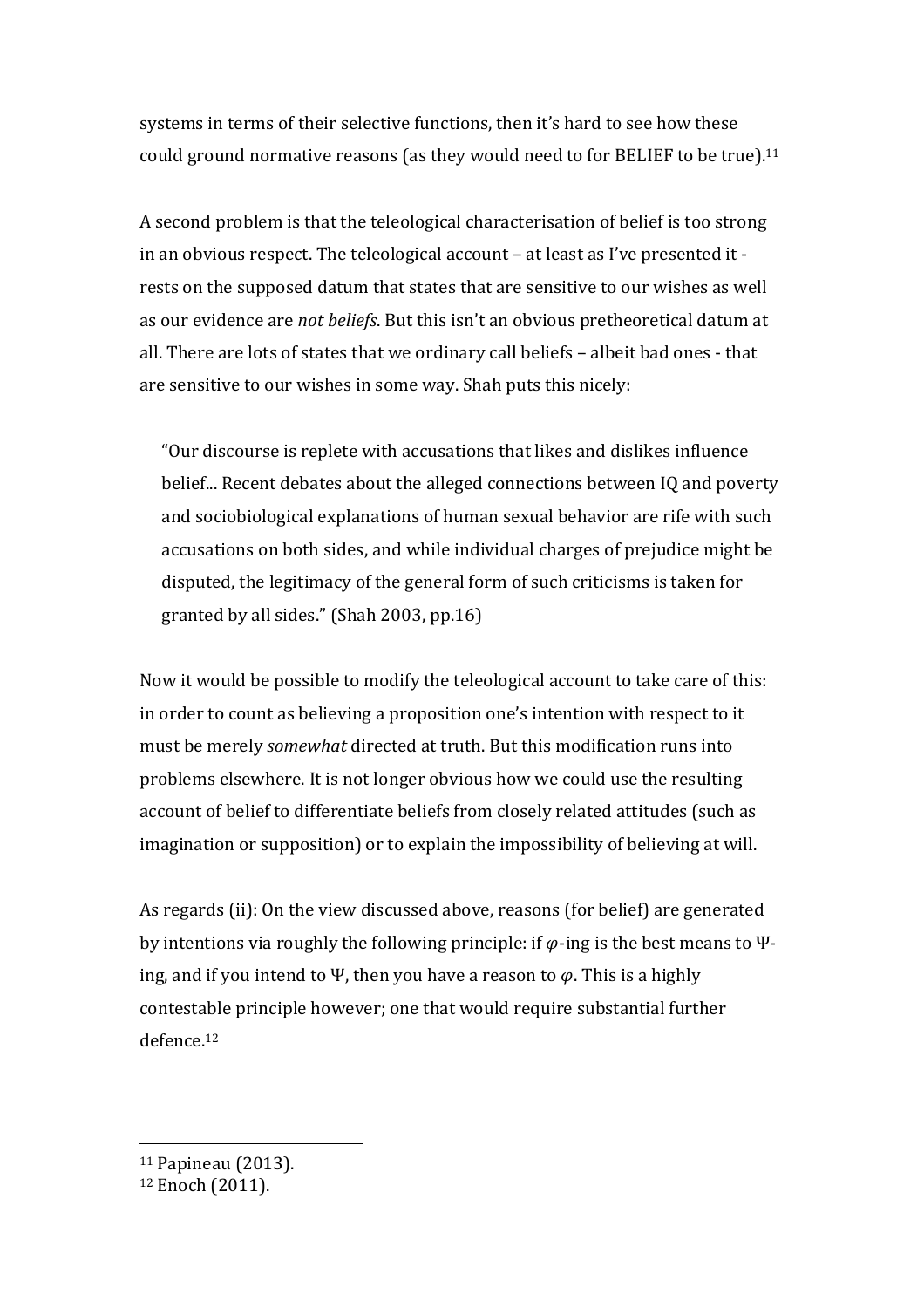So where does this leave us? It's highly questionable whether the teleological view can establish BELIEF and *a fortiori* highly questionable whether it could support Fitzpatrick's Point.

### **5. The Normative View**

 

The alternative normative reading of 'aim' is often thought to fare better as an account of the sense in which belief aims at truth. The basic idea is usually put like this:

 $N_B$ : A belief is correct if and only if it is true.

Correctness here is a normative property. It denotes a normative standard for our responses (e.g. beliefs, desires, intentions) that holds just in virtue of one's being engaged in the kind of enterprise that one is engaged in. There is some debate about how exactly it should be understood – whether in terms of reasons, oughts, evaluative properties (e.g. goodness) or 'fittingness'. But I'll bypass these issues here.<sup>13</sup>

 $N_B$  is an attractive way of thinking about the sense in which belief aims at truth. For one thing it promises to avoid or resolve some of the problems with the teleological reading. For example,  $N_B$  is not committed to the view that we or our sub-personal systems must possess intentions with respect to belief-formation.  $N_B$  is also not committed to the troublesome view that beliefs are always influenced solely by truth-related considerations, rather than by our desires. A defender of  $N_B$  can, however claim that when our beliefs are formed on the basis of our desires rather than our evidence, they're not as they *ought* to be.<sup>14</sup>

 $13$  For discussion see e.g. McHugh and Whiting (2014), Greenberg and Cowie (2016).

<sup>&</sup>lt;sup>14</sup> Defenders of  $N_B$  have also claimed, plausibly, that their view can explain a range of further features of belief, including transparency in deliberation and Moore-paradoxical sentences.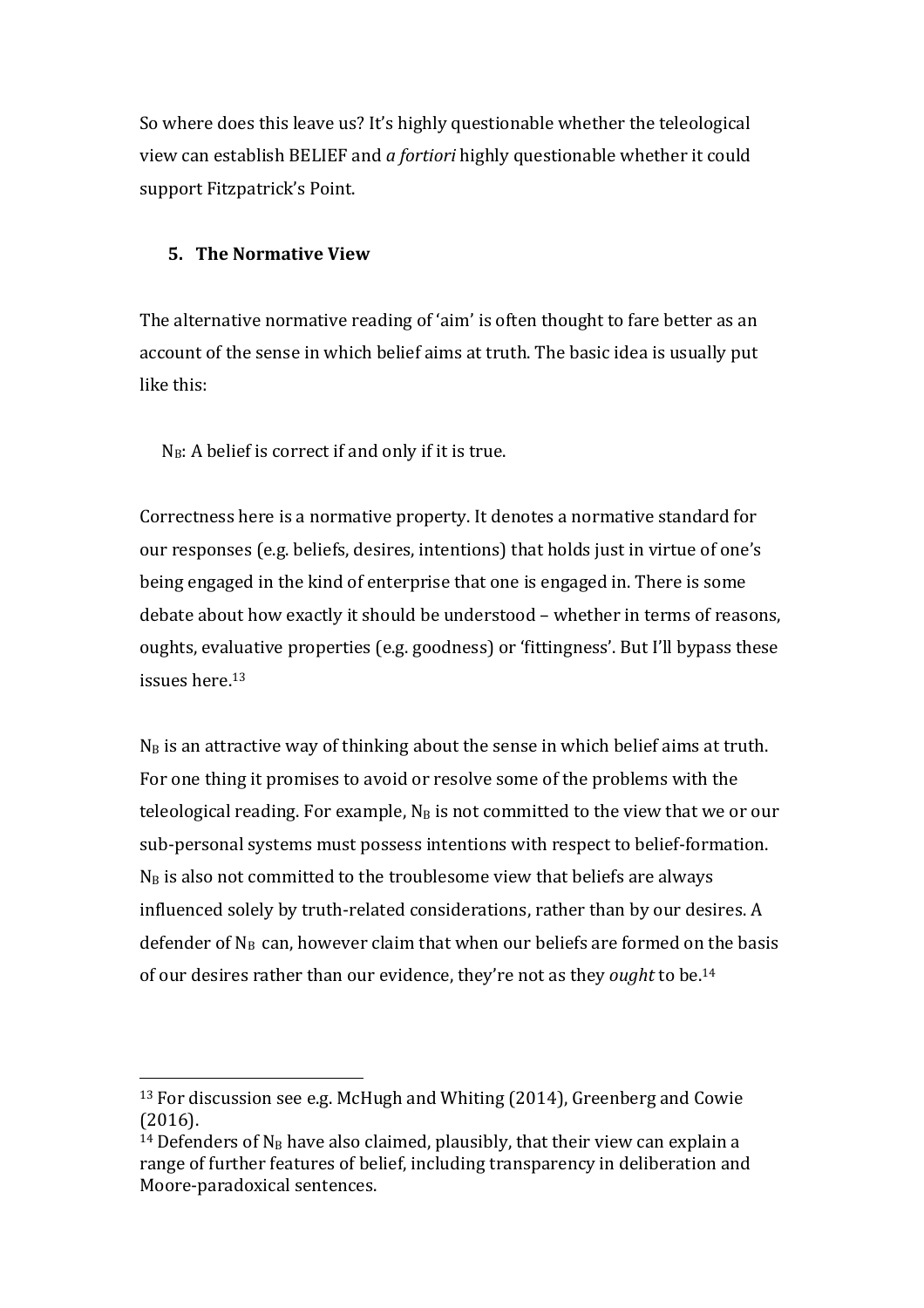A further attraction of  $N_B$  is that it is well placed to explain the existence and nature of epistemic reasons for belief. For a defender of  $N_B$ , reasons to believe the truth and disbelieve falsehoods will fall directly out of the nature of belief. The mere fact that belief is the kind of thing that it is explains this. Reasons to believe what one's evidence supports and disbelieve evidentially unsupported propositions will be explained as subsidiary norms of  $N_B$ ; roughly, as norms that one would follow in order to conform to  $N_B$  given one's epistemic limitations.<sup>15</sup>

For these reasons, there is a lot to be said for the view that BELIEF is true in virtue of  $N_B$ . There are also, I should add, serious objections to the view. I'll return to this in conclusion. But suppose in any case that we do accept  $N_B$  and, on this basis, BELIEF (as many seem to). My interest is in whether this could be the basis for an argument for Fitzpatrick's Point. In order to do so, we would need to see what the normative view of 'aim' implies regarding the aim of desire/intention.

Much the most plausible and widely accepted view is that it would imply that the aim of desire or intention is the good or desirable after all. Or:

 $N_A$ : An action (or intention or desire) is correct iff it would be good or desirable.16

This is plausible because, whilst it might not be that you do always desire or intend the good or desirable, presumably you *ought* to. So if we shift from the teleological account of 'aim' to the normative 'aim', then it becomes plausible that the aim of desire is goodness or desirability after all.<sup>17</sup>

<sup>&</sup>lt;sup>15</sup> For the full case for  $N_B$  see e.g. Wedgwood (2002, 2007), Shah (2003). For helpful discussion see Engel (2013), McHugh and Whiting (2014), Greenberg (2017).

 $16$  See e.g. Shah (2008), Evans and Shah (2012). Wedgwood (2003, 2007) makes much the same point but puts it in terms of 'choice' and 'choiceworthiness'. <sup>17</sup> It is also sometimes argued that  $N_A$  is supported by a certain kind of 'transparency' in the nature of practical deliberation illustrated by he toxin puzzle (Shah 2008).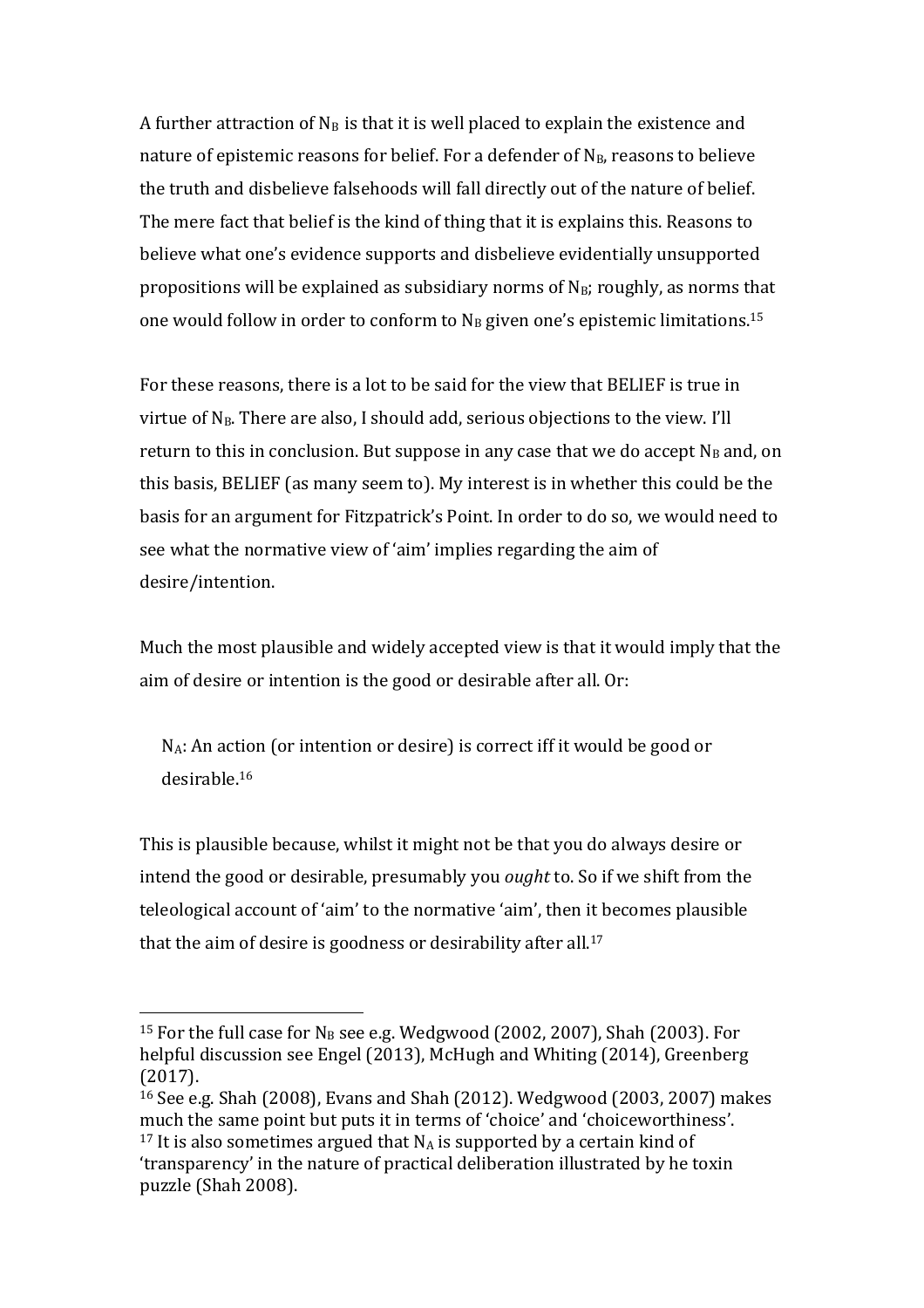All of this would seem to undermine NOT DESIRE, and hence Fitzpatrick's Point. If  $N_A$  were true, then the nature of intention or desire would seem to have just as good a claim to ground practical reasons as the nature of belief would to ground epistemic reasons. You'd have practical reasons to act in desirable ways, much as with  $N_B$  you'd have reasons to believe the truth and avoid falsity (i.e. epistemic reasons).

### **6. Darwall**

Enter Darwall.<sup>18</sup> Darwall is happy to accept that the aim of desire is the good or desirable. But he doesn't think that this does any work in grounding practical reasons. And he thinks that this marks a difference between belief and desire. The aim of belief *does* do some work.In other words, Darwall seems to provide the means to defend Fitzpatrick's Point in a way that looks consistent with the normative reading of 'aim' after all.

Darwall's argument is based on a distinction - borrowed from Velleman between two very different ways of specifying the aim of a practice. The aim can be specified in either *formal* or *substantial* terms. The distinction is best illustrated by example. There's a fairly uninformative sense in which the aim of chess – like many other games and sports - is to win. That is its *formal aim*; winning. The substantial aim is what that formal aim consists in. In the case of chess, it is check-mating the opposing King. Different games will, of course, have different substantial aims. In Snap it is to match more pairs of similar cards than your opponent, in mixed martial arts it is to incapacitate your opponent by knockout or submission, and so on.

Now think about the claims that belief is the aim of truth and that desirability is the aim of desire respectively. These are disanalogous in that the former is about a substantial aim whereas the latter is about a merely formal aim. The formal aim of belief is presumably belief-worthiness, and the substantial aim of desire is

 $18$  Darwall  $(2003)$ .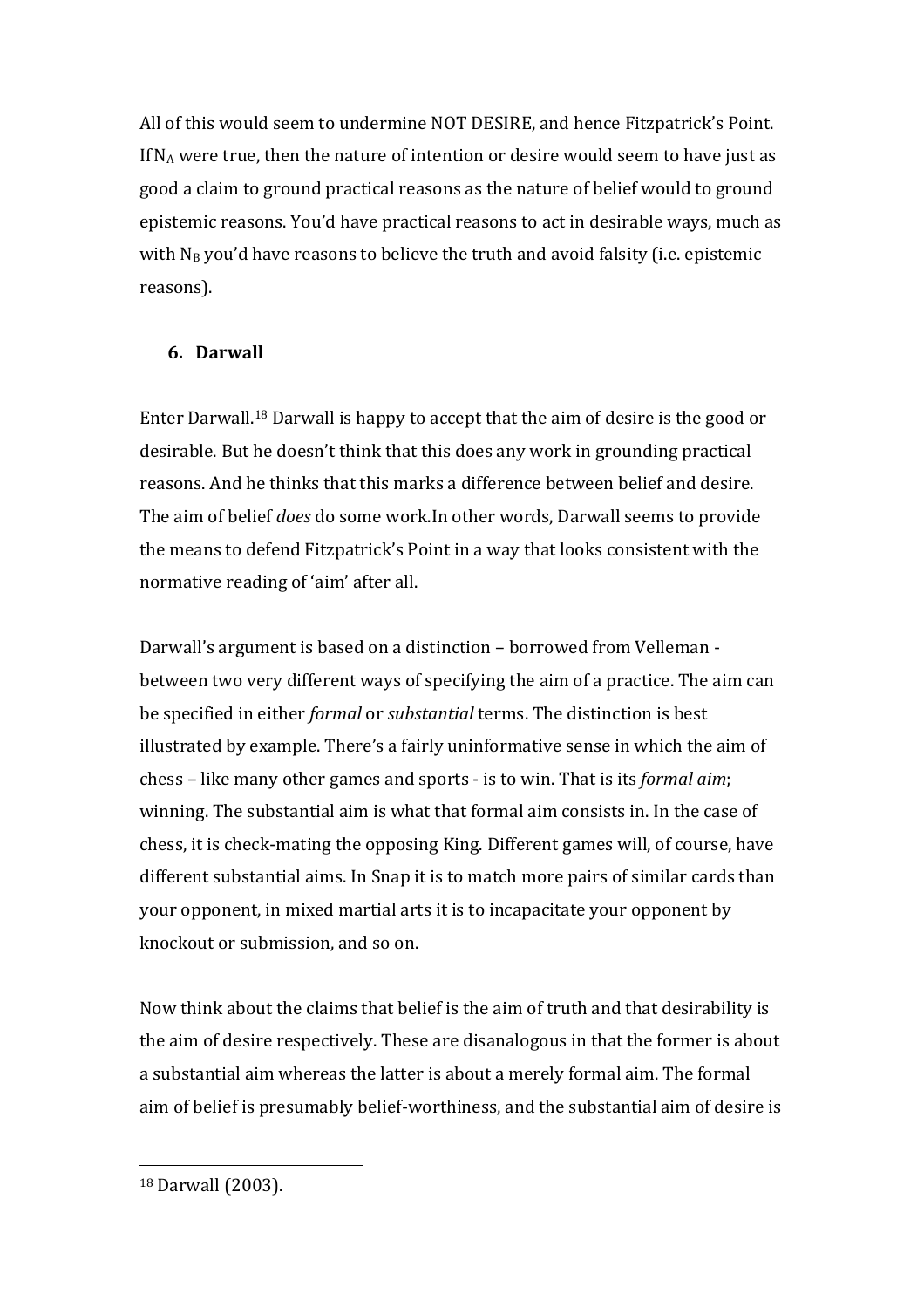whatever desirability consists in (which could be any number of things – more on this below). This disanlogy is explicitly appealed to by Darwall:

"Owing to the nature of belief... objective truth and probability bear on what we have reason to believe... Still the concepts of truth and objective probability differ from the normative concept of what one out to believe... whereas believing as we ought is belief's "formal aim" truth is belief's "substantive aim".

The situation is different in the practical case... Evaluative and practical attitudes do, like belief, have their respective "formal aims". The formal aim of desire is the desirable... of choice, the choiceworthy... But unlike belief, no evaluative or practical attitude has a "substantive aim"... (pp.484)

Furthermore – and this is the crucial point – Darwall seems to take this disanalogy to be of metaphysical significance. It supports the view that theoretical reason and practical reason are, at the big-picture metaphysical level, very different things. Darwall writes:

It follows that, unlike theoretical reason, practical reason is responsible to no external goal or standard which logically closes sensible deliberation. Reasons for acting can be grounded nowhere but within norms of free practical reason itself." (pp.484-5).

This is a lot going on here. But Darwall certainly appears to be presenting an argument for Fitzpatrick's point  $-$  and so, against the Similarity Hypothesis  $$ based on the contrast between the substantial nature of belief's aim on one hand and the merely formal nature of desire's aim on the other. But what, exactly, is the argument, what is it meant to show, and how plausible is it? The argument, as I see it, is comprised of the following core claims: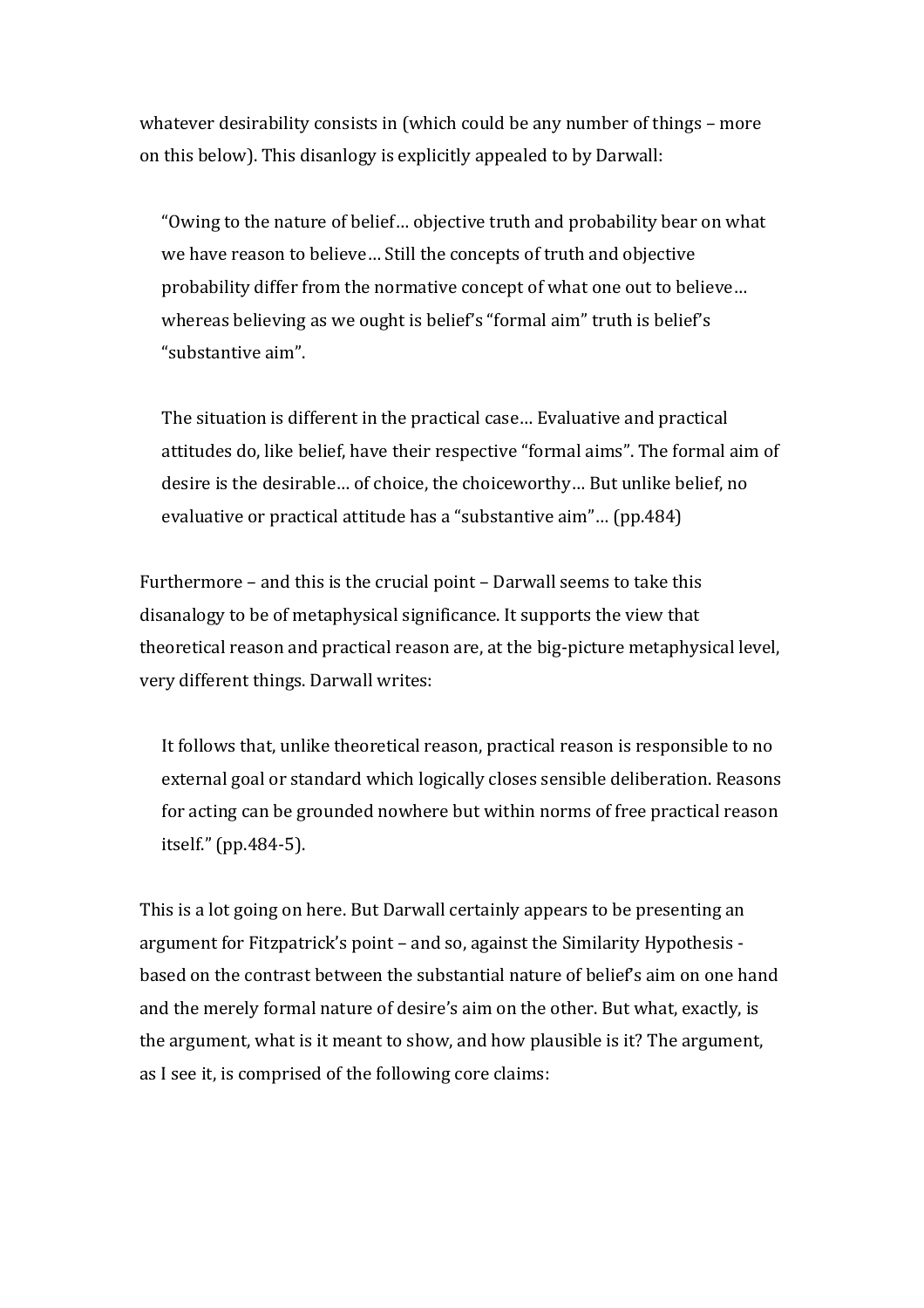- (1) Because belief has a substantial constitutive aim, theoretical reason is responsible to 'an external standard (truth) that logically closes sensible deliberation'.
- (2) Because desire doesn't have a substantial constitutive aim, practical reason is *not* responsible to such a standard.
- (3) Given that  $-$  from (2)  $-$  practical reason is *not* responsible to such a standard, it must be grounded in 'the norms of free practical reason'.
- (4) By contrast, given that from (1) theoretical reason *is* responsible to such a standard, it is not grounded in 'norms of free theoretical reason'.

I hope that this is an accurate rendering of Darwall's argument. Given my own aims in this paper, I am interested to see whether it could be used to support the further claims:

- (5) From  $(3)$  and  $(4)$ , the grounds of practical reason and theoretical reason are of fundamentally different kinds.
- (6) So Fitzpatrick's Point is right and the Similarity Hypothesis is wrong.

In the remainder of this paper I will try to find out whether this is a good argument. Before doing this it is worth noting that – although I'll focus on Darwall's argument - this *kind* of argument isn't unique to Darwall. I think that we find a very similar thought in Hallvard Lillehammer's brief discussion of the prospects for drawing an analogy between 'epistemology' and 'ethics'. Sceptical of this analogy, Lillehammer writes:

"While arguments in epistemology often have the pre-theoretical appearance of being at least partly controlled by some conception of an external aim or function usually described in terms of concepts such as 'truth' or 'knowledge',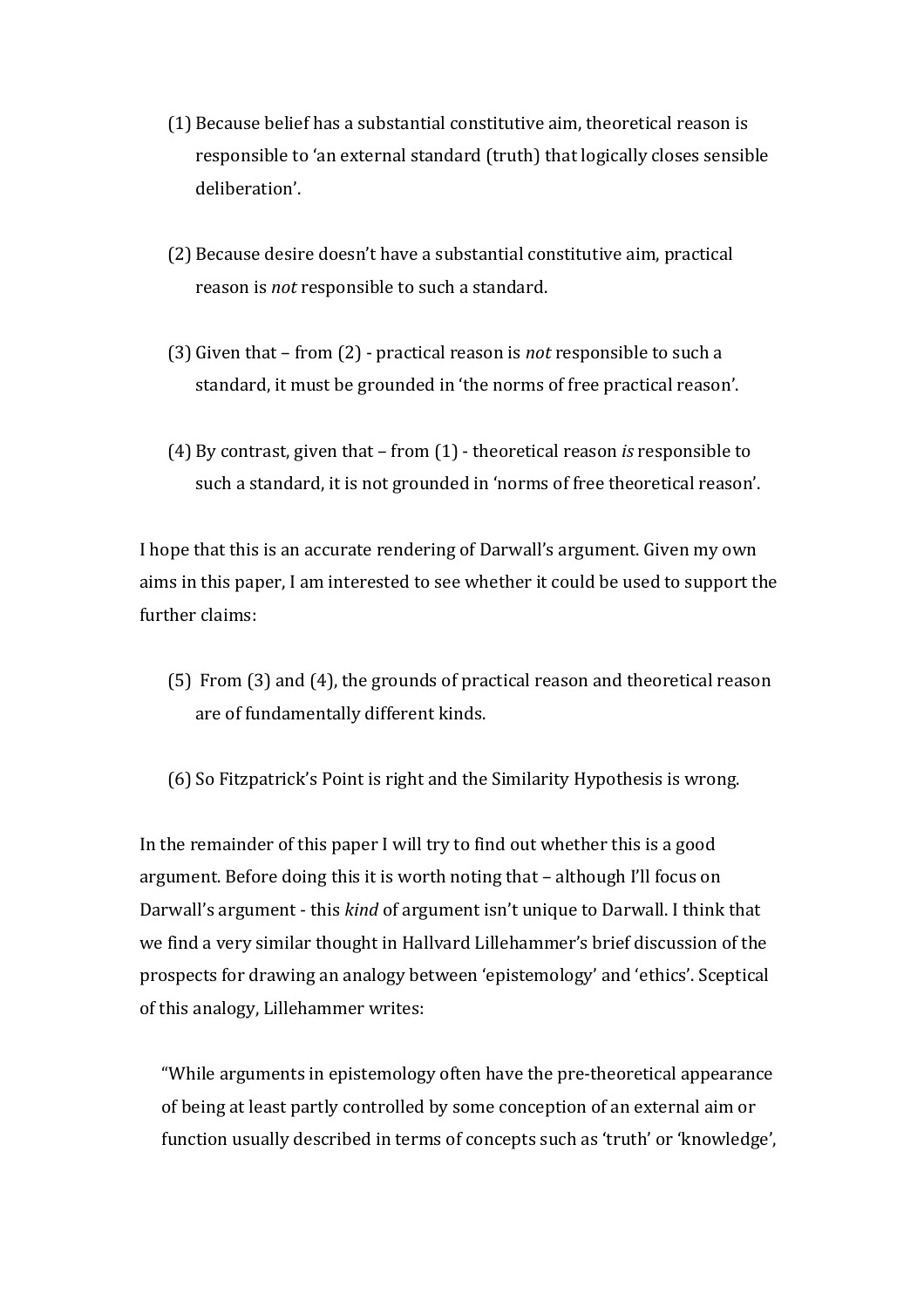there does not seem to be an obviously analogous aim or function external to arguments in ethics..."  $(2007, pp.170)$ .

So both Darwall and Lillehammer seem to have - at least - sympathy with the same kind of reading of Fitzpatrick's Point (indeed Fitzpatrick makes his point in the specific context of noting the above quotation from Lillehammer). It is, then, worth taking seriously. Furthermore it is an argument that I have a lot of sympathy with on a first reading. But does it work? I'll argue that it doesn't.

### 7. Assessing Darwall's Argument: Premise 1

Begin with:

(1) Because belief has a substantial constitutive aim, theoretical reason is responsible to 'an external standard (truth) that logically closes sensible deliberation'.

This premise states that theoretical reasoning has an external standard, and that it has it in virtue of the nature of belief. But what is an 'external standard' for theoretical reasoning? This requires some interpretation. A good place to begin is, I think, by thinking about what an *internal standard* for theoretical reasoning would be. By a 'standard', I'm just going to understand an aim or goal for that practice, which in turn I'm going to understand in normative terms. So the standard for a practice is its correctness condition. 'Internal' is harder. There is no precise, established usage here so a bit of interpretation is required. But I'm going to suggest that for a standard to be 'internal' to theoretical reasoning would be for that standard to be, in some important way, dependent on doing some (actual or hypothetical) theoretical reasoning. And there are two obvious ways in which the standard of theoretical reasoning could be so dependent. One is epistemological. It is that doing some theoretical reasoning is necessary to *identify* or *work out* what the standard of theoretical reasoning is. The other reading is metaphysical. It is that something's status as being the standard of theoretical reasoning is metaphysically dependent on some theoretical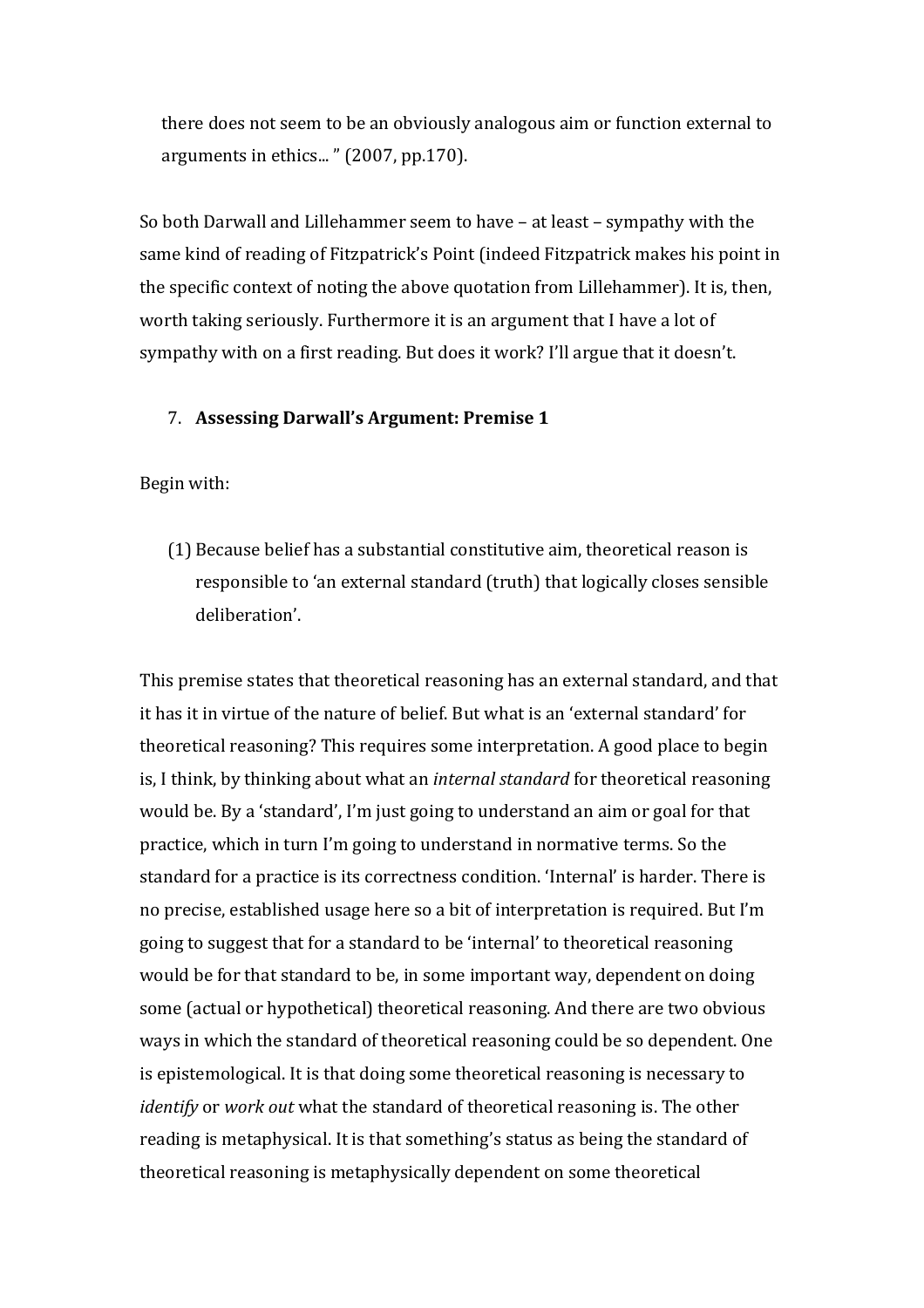reasoning that someone might (actually or hypothetically) do. For example, perhaps being the standard of theoretical reasoning just is being the view of what you ought to believe that you would arrive at by thinking about what you ought to do.

So what about an *external* standard, and the claim that theoretical reasoning is responsible to such a standard? This can be read in either epistemological or metaphysical terms, mirroring the epistemological and metaphysical readings of 'internal standard' above. On the epistemological reading, it's that you *don't* need to do any theoretical reasoning to work out what the standard of theoretical reasoning is. On the metaphysical reading, it's that something's status as being the standard of theoretical reasoning *isn't* metaphysically dependent on some theoretical reasoning that someone might (actually or hypothetically) do. So we can interpret premise 1 in either of the following two ways, firstly epistemologically:

 $1.2<sub>E</sub>$  Because belief has the substantial constitutive aim of truth, you don't have to do any theoretical reasoning to work what or *identify* what you ought to believe (i.e. truth and not falsehood).

Secondly, metaphysically:

 $1.2_M$  Because belief has the substantial constitutive aim of truth, the facts about what you ought to believe aren't such in virtue of your doing any theoretical reasoning.

Which of these readings is Darwall going for? Which *should* he go for? Either would seem very plausible.

Begin with the metaphysical reading. Unless a pragmatist view of truth  $-$  i.e. truth is acceptability to ideal enquirers  $-$  is correct, then the truth of propositions isn't, in general, metaphysically dependent on one's doing any theoretical reasoning. Darwall doesn't assume pragmatism about truth, nor is it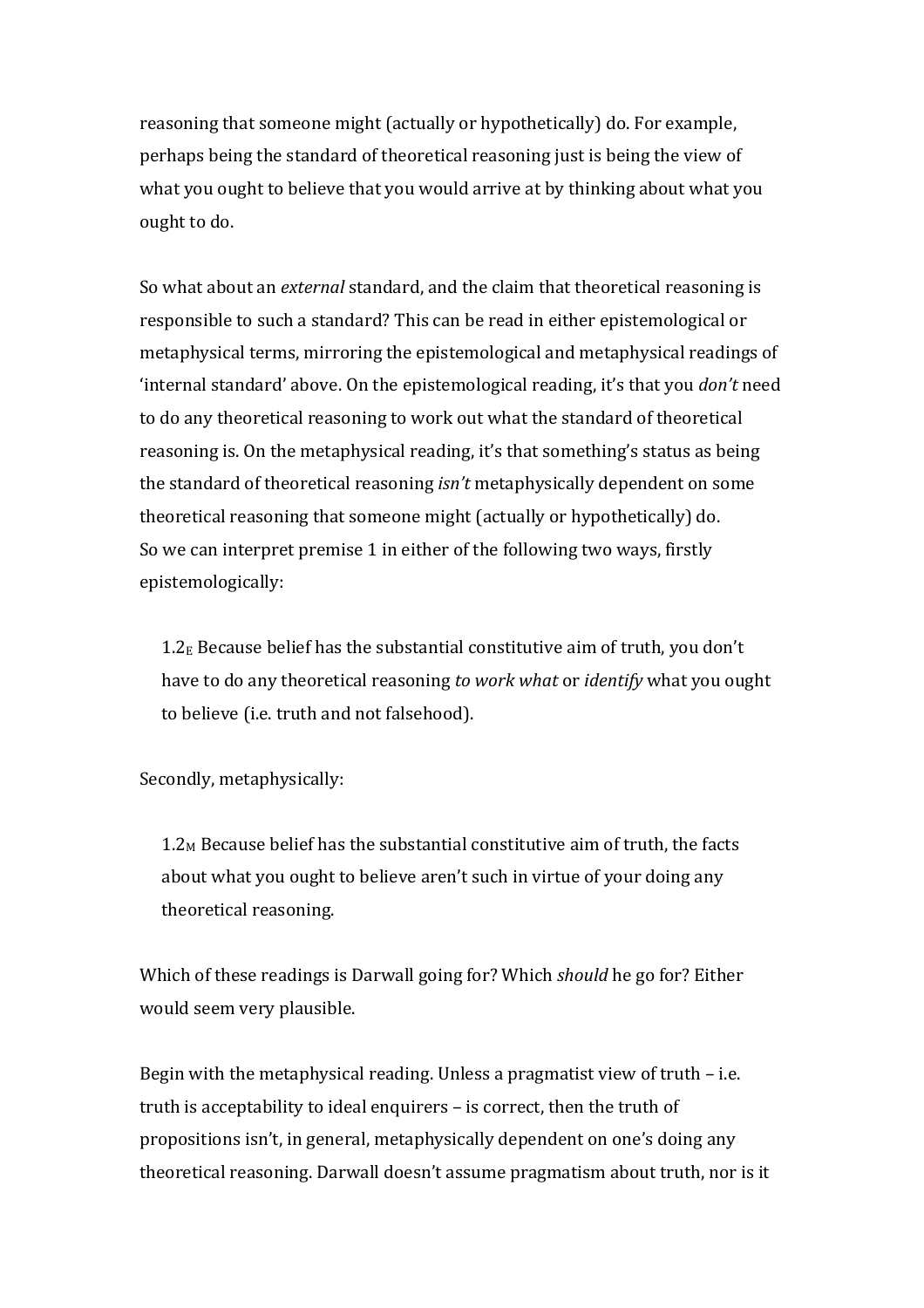obvious that he or anyone else should. The idea behind the epistemological reading in contrast is that because belief aims constitutively at truth, working out that a proposition is true suffices for working out that you ought to believe it. Given the nature of belief, if you work out that a proposition is true, you don't need to do any further enquiry to work out that you ought to believe it.

One reason to think that Darwall is really going for the epistemological reading is that it best explains his additional claim about *deliberation*. The fact that belief aims at truth, he claims, 'closes sensible deliberation'. This is, to my mind, most naturally read as supporting the epistemological reading. To say that the fact that belief aims at truth 'closes sensible deliberation' is pretty much just to say that a sensible deliberator will, on having deliberated and concluded that some propositions is true, end her deliberations there; she'll believe that proposition. She won't then go on to ask "but should I believe it?".<sup>19</sup>

So the essence of 1, as I understand it, is this: because belief aims at truth, when you've worked out that p is true you don't need to do any additional thinking

 $19$  There is a slight complication here. This argument will arguably only work if the fact that belief aims constitutively at truth is part of, or is entailed by, the *concept* of belief. To see why this is important, distinguish between two ways in which belief's aim can be constitutive. Firstly, its aim can be constitutive of what it is to believe something but not constitutive of the concept of belief. When this is the case, the aim is *metaphysically constitutive* (think water =H2O, but for constitutive aims). Secondly, its aim can be constitutive of both what it is to believe something and of the concept of belief. When this is the case, the aim is *conceptually constitutive* (think bachelors = unmarried men, but for constitutive aims). The conceptually constitutive reading would arguably be necessary if the aim of belief is to 'close sensible deliberation'. That's because deliberation won't be sensibly closed by finding out that a proposition is true unless the deliberator knows that a belief ought to be true (and not false). And whilst it is plausible to ascribe conceptual competence to a sensible deliberator it isn't plausible to ascribe competence about the (metaphysical and non-conceptual) nature of things. I don't think, though, that this slightly complication seriously undermines the basic case for thinking that Darwall is really going for the epistemological reading. The point about 'closing deliberation' suffices to establish that. Furthermore, the most prominent and persuasive arguments for  $N_B$  are, in fact, arguments for the conceptually constitutive reading and not merely the metaphysically constitutive reading. See McHugh and Whiting (2014).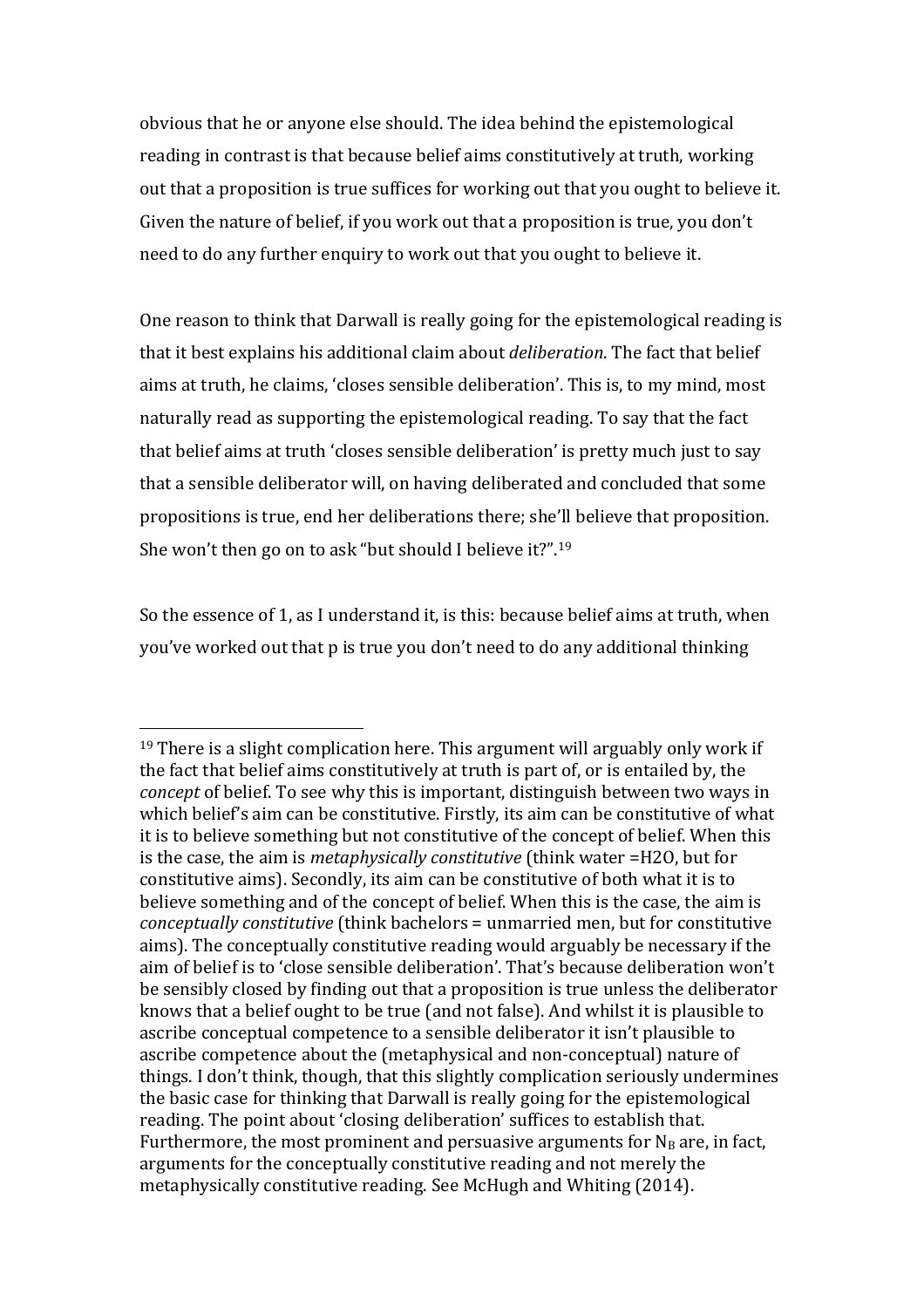about what you ought to believe to work out that you ought to believe p. You can just stop there. This seems clear and plausible.

## **8. Assessing Darwall's Argument: Premise 2**

With this in mind, let's now turn to:

(2) Because desire doesn't have a substantial constitutive aim, practical reason is *not* responsible to 'an external standard that logically closes sensible deliberation'.

This is structurally similar to  $(1)$ . And much as with  $(1)$ , the main issue here is that we need to separate out the metaphysical and epistemological readings. On the *metaphysical reading* this premise should be read as making a claim about the nature of the formal aim  $-$  desirability  $-$  itself. It should be read as claiming that what it is to be desirable just is to be the result of some doing some practical reasoning. This view falls naturally within the traditional *constructivist* family of views in metaethics.<sup>20</sup> We can understand it roughly as follows:

 $2_M$  Because desire's constitutive aim isn't substantial, the facts about what you ought to do are such in virtue of your doing some practical reasoning reasoning.

On the *epistemological reading* by contrast this premise should be read as making a much more modest claim: a claim about how we *work out* or *identify* what the substantial nature of the formal aim (desirability) is. It should be read as claiming that in order to work out the substantial nature of desirability, you need to engage in practical reasoning. This is compatible with the great majority of views in traditional metaethics – constructivist, realist, and otherwise. We can understand it roughly as follows:

<sup>&</sup>lt;sup>20</sup> Street (2010).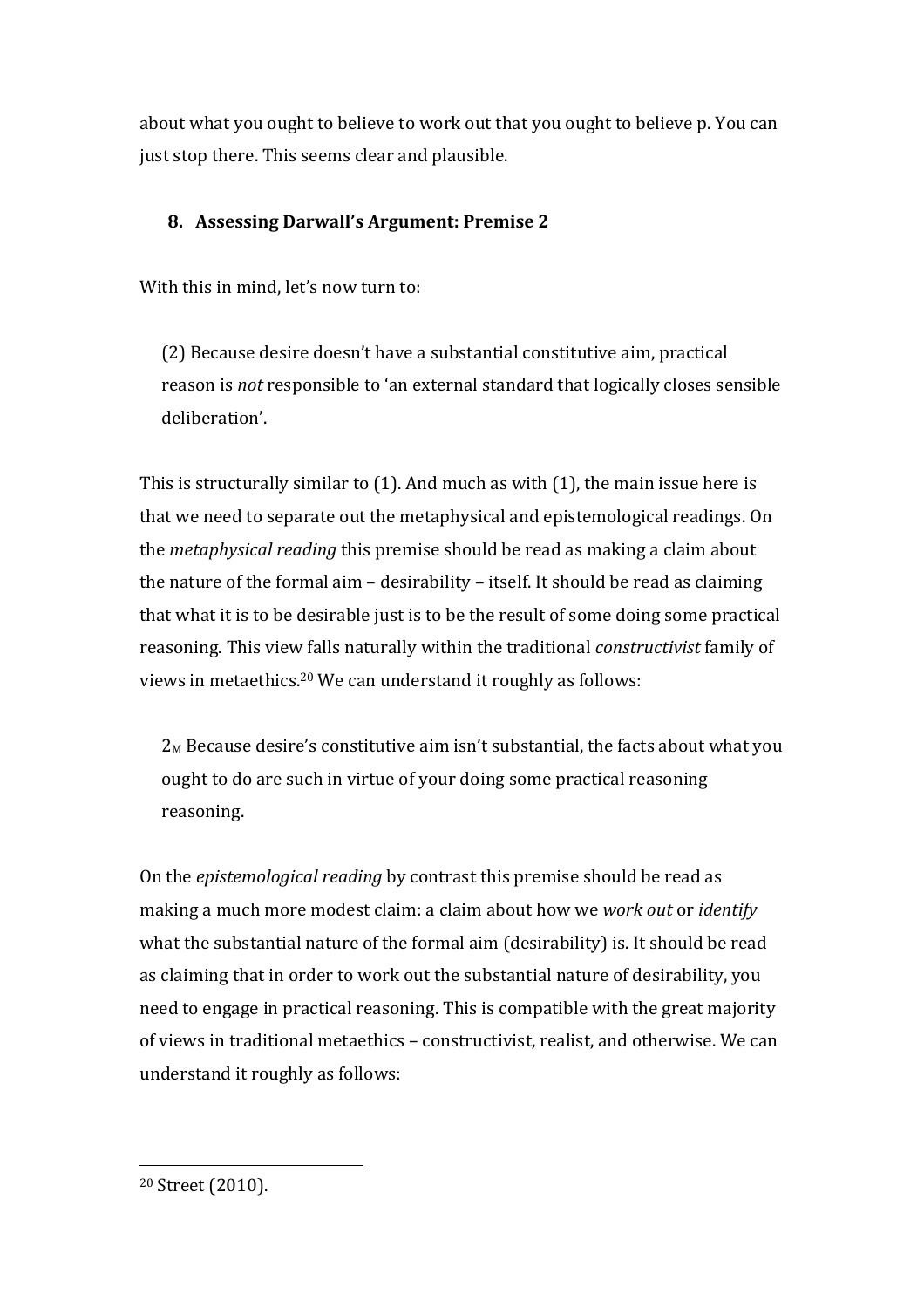$2<sub>E</sub>$  Because desire's constitutive aim isn't substantial, you have to do some practical reasoning to work out or *identify* what you ought to do.

So which of these readings does Darwall go for? Which should he go for? There are two reasons to think that he should go for the weaker, epistemological reading.

One reason is that it is a good fit with the epistemological reading of  $(1)$ , which, recall, explained Darwall's claim about 'closing deliberation'. Far more importantly however, Darwall should go with  $2<sub>E</sub>$  because it is not at all clear that Darwall would be *entitled* to the stronger metaphysical reading, 2<sub>M</sub>. He wouldn't be entitled to it because the fact that desire's constitutive aim isn't substantial *simply doesn't entail* that the nature of desirability is metaphysically dependent on the outcome of practical reasoning. It simply doesn't entail, in other words, the truth of constructivism. To see this, it is useful to think about traditional 'realist' views in moral philosophy. According to these views – unlike constructivist views - what one ought to do is *not* metaphysically dependent on the result of doing some practical reasoning. Rather it is dependent on attitude or reasoning independent normative facts. But these realists could presumably quite happily accept that desirability is the constitutive, formal aim of desire. Yet if  $2_M$  is right, then these realists would thereby be displaying some kind of incoherence. This seems highly unlikely. At the very least, it would require *a lot* more argument. Much more plausible is the weaker epistemological reading,  $2_E$ . On this reading, it is necessary to do some practical reasoning to *work out* what one ought to do. This is straightforwardly compatible with both constructivism and realism and is, in fact, exactly what both of these schools claim. So I think we should certainly read 2 as  $2_E$ .

#### **9. Assessing Darwall's Argument: Premise 3**

With this in mind, we can draw some conclusions about the third premise of Darwall's argument, and indeed the nature of his argument more generally. According to the third premise: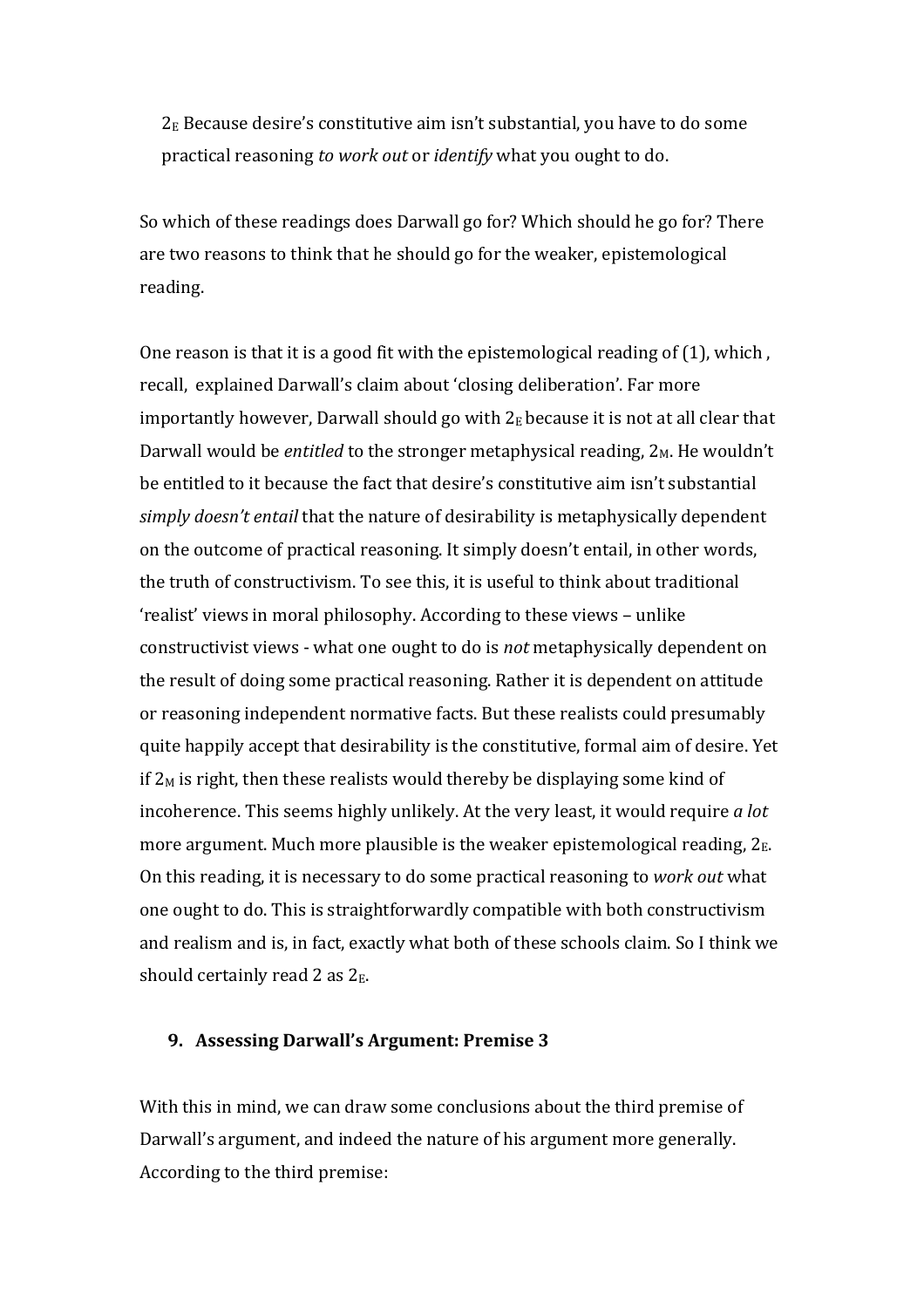(3) Given that  $-$  from (2)  $-$  practical reason is *not* responsible to an external standard, it must be grounded in 'the norms of free practical reason'.

Is this a metaphysical claim? As a metaphysical claim it would be a claim about the metaphysical grounds of facts about what one ought to do. It would state that the *metaphysical grounds* of facts about what one ought to do is 'the norms of free practical reason' (obviously, we'd need to hear more about what this is). Or is it an epistemological claim? As an epistemological claim it would be a claim about *how to find out* what one ought to do? It would state that we must do so by using 'the norms of free practical reason'.

To me it sounds very much like Darwall is intending it as a *metaphysical* claim (perhaps an epistemological claim too, but certainly a metaphysical claim). It sounds like a claim about the metaphysical grounds of facts about what one ought to do. More specifically, it sounds like the claim that one ought to do is metaphysically dependent one the outcome of one's practical reasoning on the model of the traditional constructivist school. Indeed, I think that further features of the paper (and Darwall's own work independently) speak to this intention.21

Suppose that I am right about this. It would be a problem for Darwall. It would be a problem because it wouldn't fit with the conclusions that I drew about (2). In discussing  $(2)$  I argued that the sense in which Darwall could feasibly claim that desire isn't, by its nature, responsible to an external standard is an *epistemological* sense. It is that we need to engage in practical reasoning to find

 $21$  To see this note, very briefly, that the conclusion that Darwall goes on to draw in the later section of the paper is that (some) practical reasons, unlike theoretical reasons are *agent-relative* and not merely *agent-neutral*. That he draws this conclusion is, I think, an indicator that he is reading  $(3)$  in the *metaphysical* sense. Whether *there are* any agent-relative reasons - and not merely how we could know about them if there were any  $-$  is clearly a metaphysical and not merely an epistemological matter (I won't detour to the details of the argument here). See also Darwall (1992) for a discussion of he kind of constructivist view that he favours.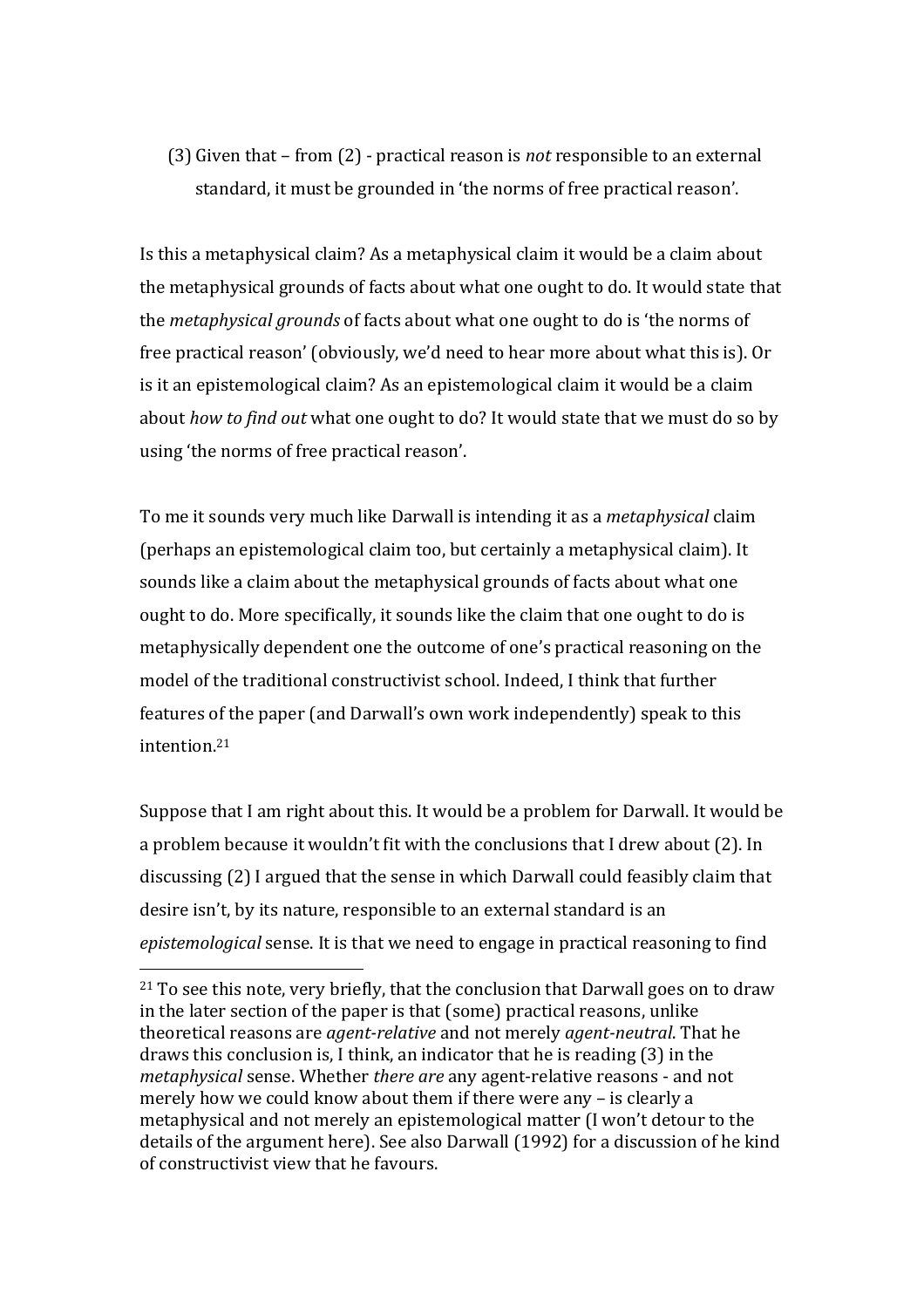out what we ought to do. But I'm now claiming that the conclusion that he is drawing in (3) is a *metaphysical* conclusion. It is, effectively, the conclusion that practical reasoning is metaphysically grounded in 'the norms of free practical reason'. So it looks to me as though there has been a slide from a plausible epistemological claim, to a much more controversial metaphysical claim; a metaphysical claim that, as I argued in discussing  $(2) - isn't$  obviously supported by the fact that the constitutive aim of desire is merely formal. So if I've read it right, Darwall's argument is actually *invalid*.

#### **10.A Preliminary Conclusion**

I may or may not have interpreted Darwall correctly here. I hope that I have, but in any case, from the perspective of my own interests in this paper, the discussion of Darwall's argument above is highly significant.

My own interest, recall, is with whether the Similarity Hypothesis is true and more specifically with whether Fitzpatrick's Point represents an important challenge to it. The reason for discussing Darwall's argument is that it looked like the best shot at making good on Fitzpatrick's Point. If the argument succeeded, then it certainly would promise to do that. I have argued, however, that Darwall's argument doesn't vindicate Fitzpatrick's Point. In order for it to do so, Darwall would need to draw a conclusion about the metaphysics of practical normativity from premises that don't license such conclusions. Perhaps, however, the argument can still be saved. One response would be to argue that I was too quick in my discussion of  $(2)$ . Perhaps we can make a case for the metaphysical reading of (2) after all. A second response is see if we can use the more modest epistemological reading of  $(2)$  to undermine the Similarity Hypothesis in another way. I'll briefly discuss each in turn.

#### **11. Reassessing (2): Could it be a Metaphysical Claim?**

I claimed above that (2) should be read as an epistemological claim rather than a metaphysical claim. That was the key to explaining why (3) must be interpreted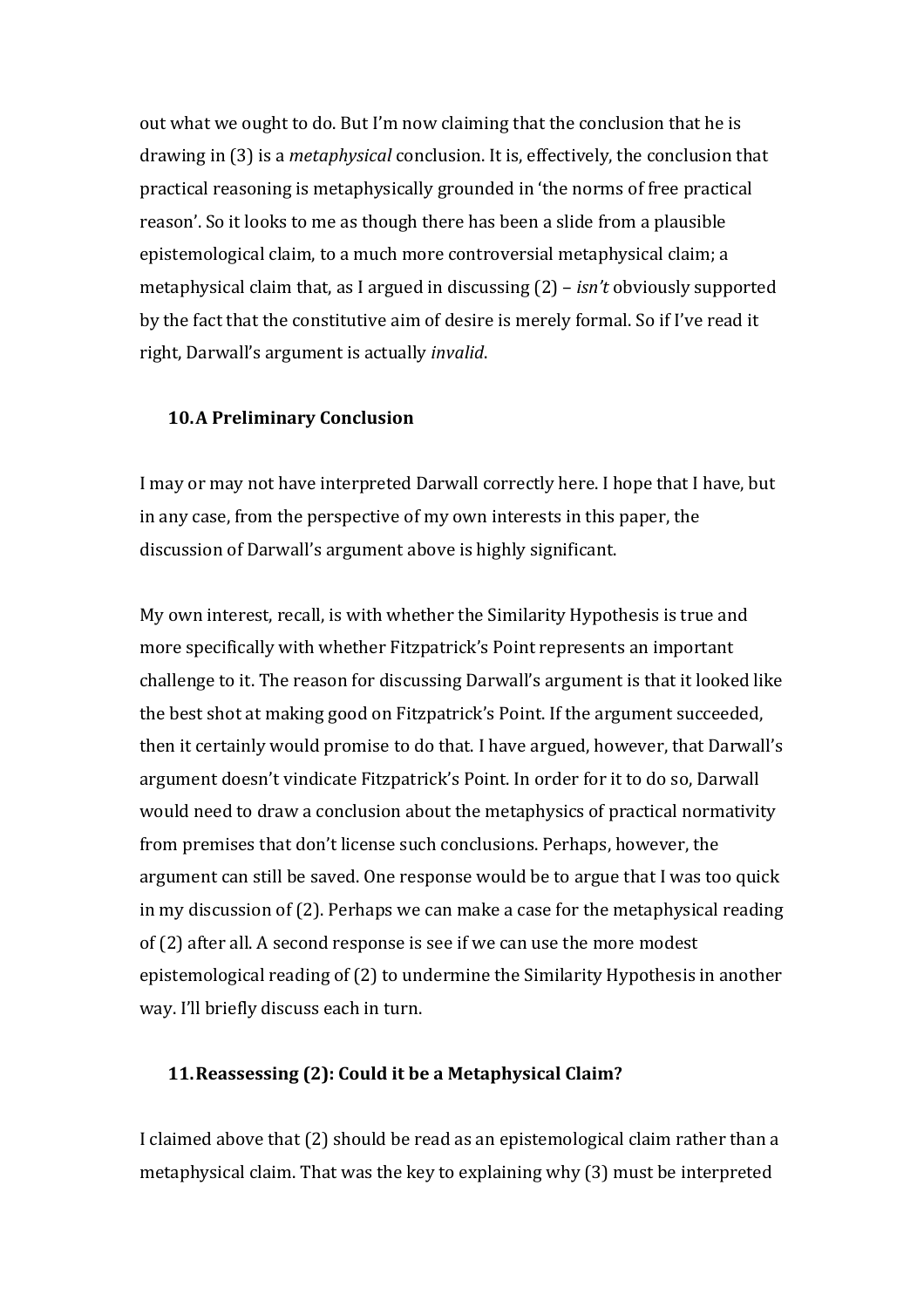epistemologically rather than metaphysically. But perhaps I am wrong about this. Perhaps (2) can be read as a metaphysical claim after all. If it can, then it will license the metaphysical reading of  $(3)$  and the subsequent argument against the Similarity Hypothesis.

What are the prospect for this. Recall the two readings. According to the epistemological reading:

 $1.2<sub>E</sub>$  Because desire's constitutive aim isn't substantial, you have to do some theoretical reasoning *to work out* or *identify* what you ought to do.

And according to the metaphysical reading:

 $2_M$  Because desire's constitutive aim isn't substantial, the facts about what you ought to do are such in virtue of your doing some practical reasoning.

Let's not contest the epistemological reading. Let's just ask whether there might be something more to be said for the metaphysical reading. My argument against it consisted of the following claims. Firstly, the fact that desire's constitutive aim isn't substantial doesn't straightforwardly entail that the facts about what you ought to do are such in virtue of your doing some practical reasoning. Secondly, there are plenty of metaethicists who would disagree with this inference in any case; notably, realists. They may well agree that desire's constitutive aim is merely formal, and yet *not* think that the facts about what you ought to do are such in virtue of vour doing some practical reasoning.

How might Darwall respond? He would need to show that the above mentioned philosophers are mistaken  $-$  perhaps they have made an assumption that they are not in fact entitled to. And to show this he would need to support a missing premise along the following lines: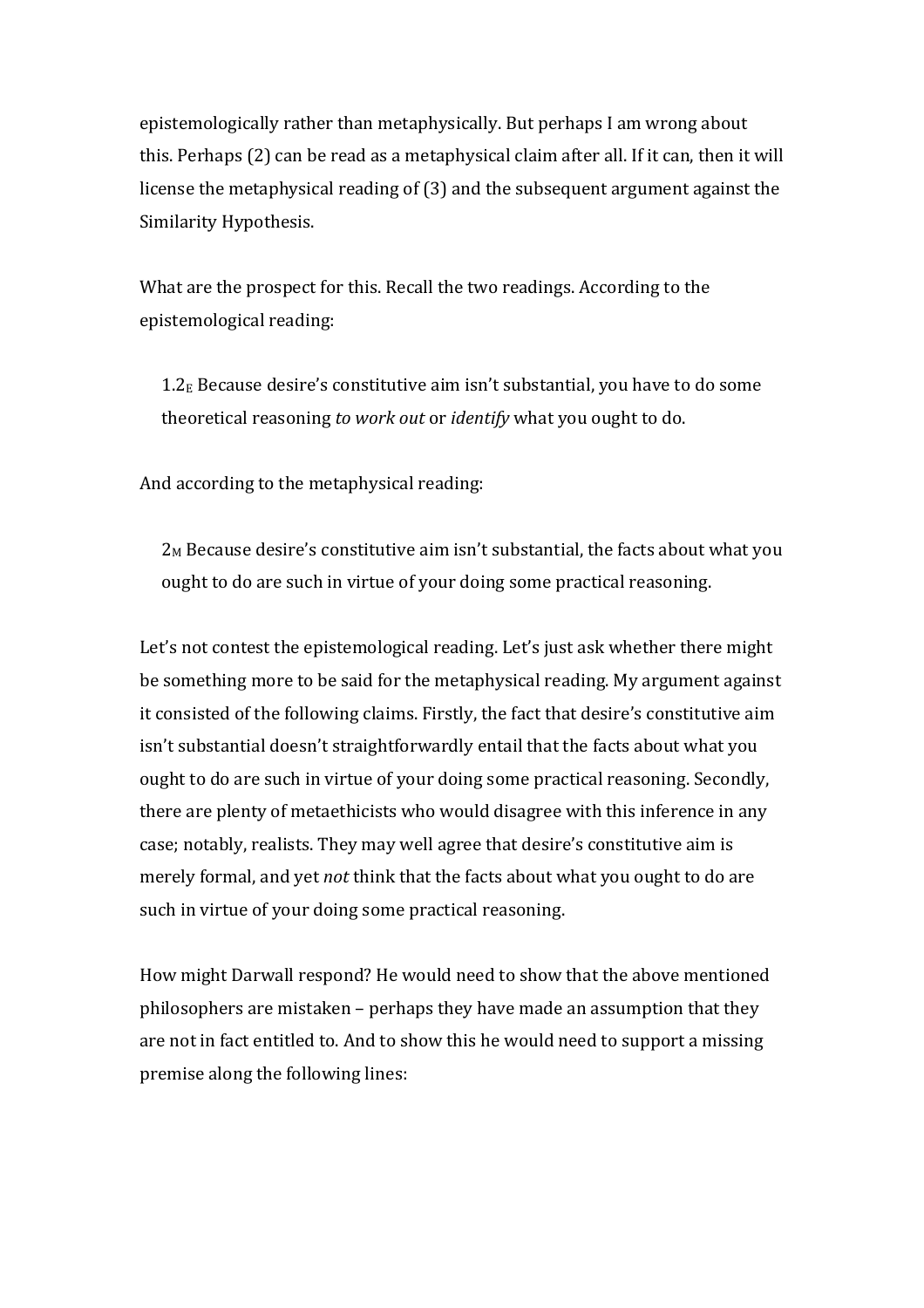(C) If the constitutive aim of a practice is merely formal, then the substantial aim of that practice is such in virtue of an appropriate application of the norms of that practice.

If it were possible to provide some general support for this, then he could hope to apply it to the case of desire and substantiate the metaphysical reading of  $(2)$ and (3). I don't have any general argument against this principle. But unfortunately, I don't have any positive argument for it either. And the burden of proof is presumably on someone who would argue for it. I leave it as a task for another day (or another philosopher).

### **12.An Epistemological Threat to the Similarity Hypothesis?**

An alternative approach would be to settle for the epistemological reading of  $(2)$ and make do with an epistemological reading of (3) as well. An epistemological reading of (3) would just state that the way that we work out what we ought to do is by using the 'norms of free practical reason'. I take it that this just means that the way that we work out what we ought to do is by actually doing some practical reasoning. Now I noted above that this would be a disappointment in two respects. Firstly it would be a disappointment *for Darwall* in that it wouldn't capture his intentions. Secondly, it would be a disappointment *for me* in that it would show that my attempt to substantiate Fitzpatrick's Point by hijacking Darwall's argument hasn't worked.

I don't want to speculate any more on Darwall's intentions. But it is worth saying something more about the second disappointment. As I set it up, the Similarity Hypothesis concerns big picture *metaphysical* differences between theoretical and practical normativity. And I have argued that Darwall's argument isn't going to undermine *that*. But it could undermine a broader Similarity Hypothesis - a hypothesis according to which the similarity between theoretical normativity and practical normativity is *either* metaphysical *or* epistemological. That is to say, it could undermine the following kind of view: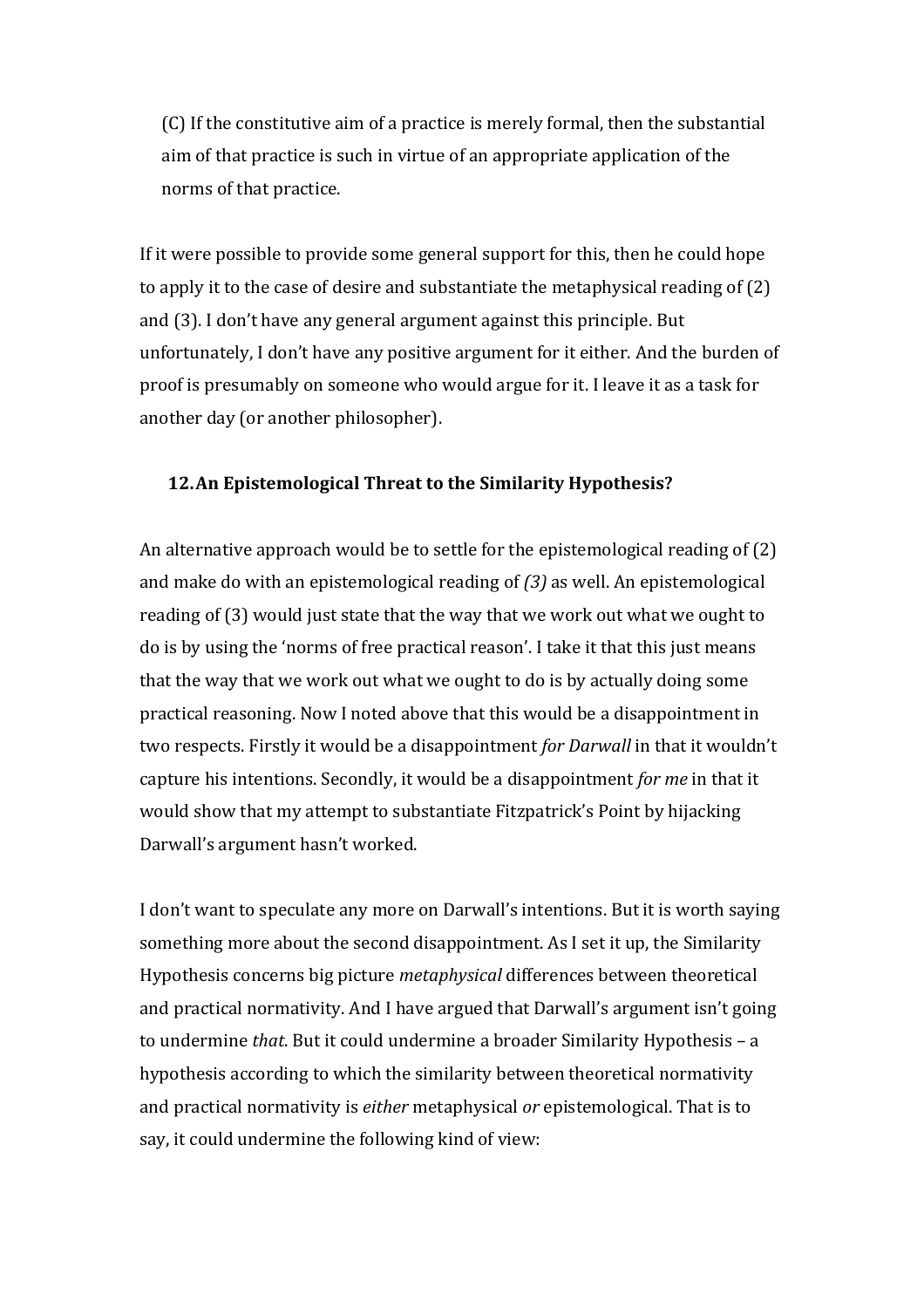*The Expanded Similarity Hypothesis:* With respect to the big picture metaphysical *and epistemological* questions about their nature, metaphysical grounds, and the means of our knowledge about them, theoretical normativity and practical normativity look similar: for example, if non-natural realism is true about one, then it's true about the other, if expressivism is true about one, then it's true about the other, if one is grounded in our attitudes, then so is the other, *if* we know about one in some kind of way, then we know about the other *in the same kind of way*. And so on.

In fact, it is very plausible that Darwall's argument does undermine this kind of view. To deny that it does, one would seemingly have to either deny that belief aims constitutively (normatively interpreted) at truth, or show that desire's constitutive aim is not merely formal. And whilst one certainly *could* do this there's some kind of prima facie burden on one who would do so.

The question, however, is whether the Expanded Similarity Hypothesis is at all interesting; whether it is the kind of view that anyone is likely to hold or use in an argument. This is less clear. The examples that I gave of the use of the Similarity Hypothesis at the beginning of this paper were all metaphysical, not epistemological. So they certainly don't seem to rely on or argue for the Expanded Similarity Hypothesis. So perhaps it isn't terribly interesting.

Perhaps, though, there would be *some* mileage to be gained from showing the Extended Similarity Hypothesis to be false. Firstly, it might be interesting just insofar as epistemological differences between theoretical normativity and practical normativity are themselves interesting. You might, for example, be interested in comparing our knowledge of what we ought to do with our knowledge of what we ought to believe, or in thinking about the relative scope of disagreement about what we ought to do and what we ought to think. Consider, for example, Guy Fletcher's suspicion that:

"Whilst cultures differ in what kinds of things they take to be evidence, this does not equate to a body of epistemic norms that is both internally coherent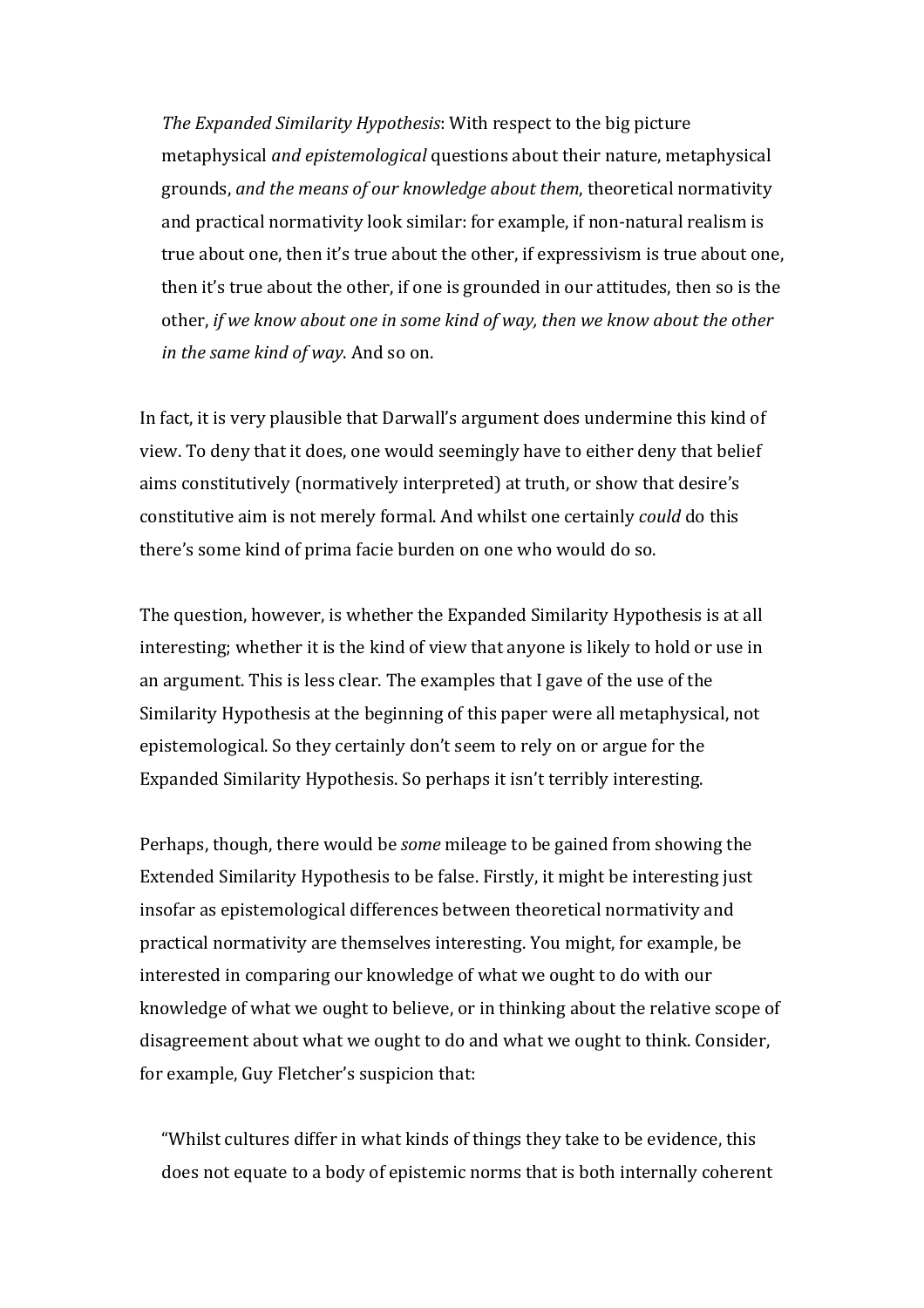and fundamentally unlike ours, in the way that ethical norms appear to be. If this is so then, for whatever similarities could be found between ethics and epistemology, there is a countervailing dissimilarity to be considered...."  $(2009, pp.368)$ .

Fletcher doesn't provide evidential support for this claim, but it is interesting to think that it is plausible that the disanalogy that he anticipates would actually be *predicted* by the nature of the contrasting natures of the attitudes themselves as discussed above.

And there is a second, more ambitious respect in which the denial of the Extended Similarity Hypothesis might be of interest. It might be of interest because the *epistemology* of the some realm of the normative could itself figure in an abductive argument about the *metaphysics* of that realm, as is often the case in 'arguments form disagreement' and 'arguments from epistemic access'. It could thereby be *indirectly* relevant to assessing the Similarity Hypothesis itself. This kind of argument  $-$  from epistemology to metaphysics  $-$  is not unfamiliar in contemporary metaethics; think, for example, of Mackie's arguments from epistemic access and relativity to his error theoretic conclusion, or more recently of Sharon Street's argument from the epistemological problems for realists (really, a version of the access problem) to the truth of constructivism.<sup>22</sup> But of course establishing this would require substantial further work.<sup>23</sup>

### **13.Conclusion**

I've tried to give Darwall's argument  $-$  and by extension, Fitzpatrick's Point  $-$  a good run for its money. Ultimately, I'm not sure that we do end up with a reason for rejecting the Similarity Hypothesis, though I have claimed that we might well have a case for rejecting the Expanded Similarity Hypothesis.

<sup>&</sup>lt;sup>22</sup> Mackie (1977), Street (2006).

 $23$  For an unsuccessful attempt to establish it in the context of disagreement arguments see Cowie (2013).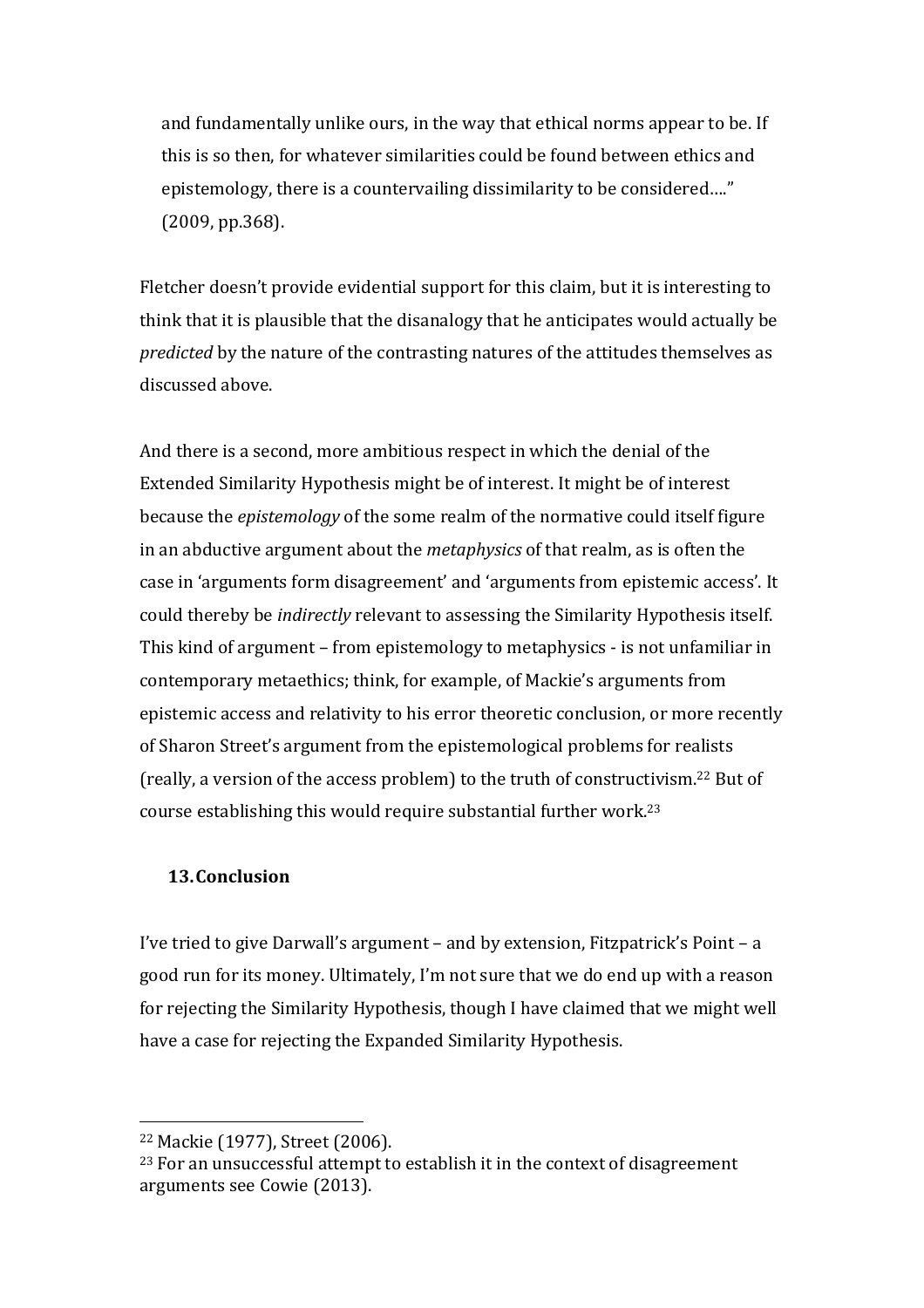### **Bibliography**

Anscombe, G. E. M. (2000). *Intention*. Cambridge, MA: Harvard University Press. Bedke, M. (2010). Might All Normativity be Queer?. Australasian Journal of

*Philosophy*, 88(1), pp.41-58.

Cowie, C. (2013). Epistemic Disagreement and Practical Disagreement.

*Erkenntnis,* 79(1), pp.191-209.

Cuneo, T. (2007). *The Normative Web*. New York: OUP.

Darwall, S. (1992). Internalism and Agency. *Philosophical Perspectives*, (6), pp. 155-174.

Darwall, S. (2003). Moore, Normativity, and Intrinsic Value. *Ethics*, 113(3), pp.468-489. 

Davidson, D. (1980). How Is Weakness of the Will Possible?. In: D. Davidson, ed., *Essays on Actions and Events.* New York: Oxford University Press, pp.21-43.

Engel, P. (2013). In Defence of Normativism about the Aim of Belief. In: T. Chan ed., The Aim of Belief. New York: OUP.

Enoch, D. (2011). Schmagency Revisited. In M. Brady ed., *New Waves in Metaethics.* London, Palgrave-Macmillan.

Evans, M. and Shah, N. (2012). Mental Agency and Metaethics. In R. Shafer-Landau, ed., Oxford Studies in Metaethics, 7, pp.80-109.

FitzPatrick, W. (2009). Recent Work on Ethical Realism. *Analysis*, 69(4), pp.746- 760. 

Fletcher, G. (2009). "Uneasy Companions. *Ratio*, 22(3), pp.359-368.

Greenberg, A. (2017). The Truth Norm Account of Justification. PhD Dissertation. University of Cambridge.

Greenberg, A. and Cowie C. (2016). Is the Norm on Belief Evaluative? A Response to McHugh. *Pacific Philosophical Quarterly*. DOI: 10.1111/papq.12158.

Kearns, S., and Star, D. (2009). Reasons as Evidence. In: R. Shafer-Landau, ed.,

*Oxford Studies in Metaethics*, 4, Oxford: Oxford University Press., pp. 215-242.

Korsgaard, C. (2009). *Self Constitution: Agency, Identity and Integrity*. New York: Oxford University Press.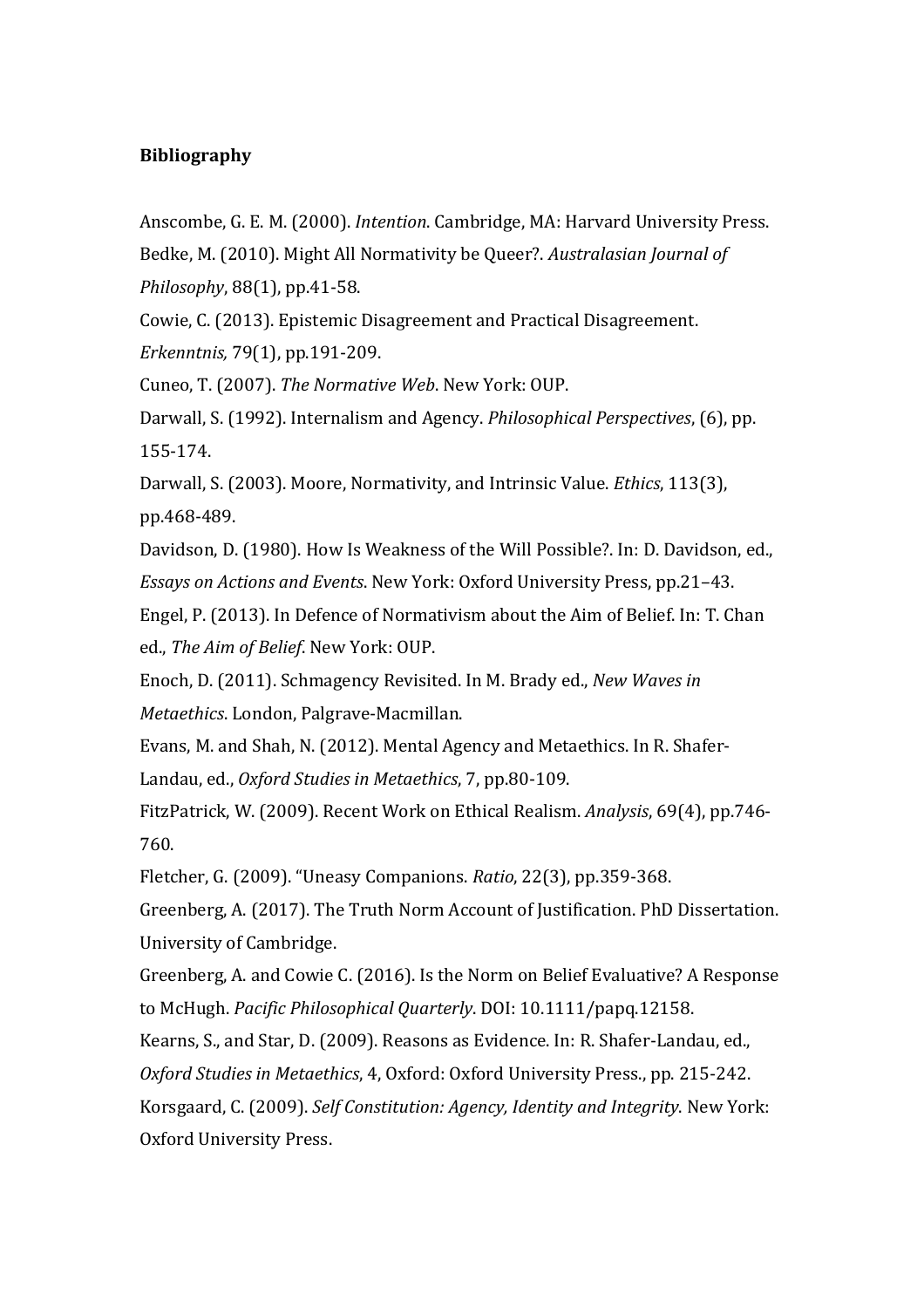Lillehammer H. (2007). *Companions in Guilt: Arguments for Ethical Objectivity*. London: Palgrave Macmillan.

Mackie, J.L. (1977). *Ethics: Inventing Right and Wrong*. New York: Penguin.

McHugh, C. and Whiting, D. (2014). The Normativity of Belief. *Analysis*, 74(4), pp.698-713.

Millar, A. (2004). *Understanding People: Normativity and Rationalizing Explanation*. Oxford: OUP.

Papineau, David. (2013). There are No Norms of Belief. In: T. Chan (Ed.) The Aim *of Belief*. New York: OUP.

Parfit D. (2011). *On What Matters*. New York: OUP.

Putnam, H. (2002). *The Collapse of the Fact/Value Dichotomy and Other Essays.* Harvard: Harvard University Press.

Rowland, R. (2013). Moral Error Theory and the Argument from Epistemic Reasons. *Journal of Ethics and Social Philosophy*, 7(1), pp. 1-24.

Scanlon, T.M. (2014). *Being Realistic About Reasons*. Oxford: OUP.

Shah, N. (2003). How Truth Governs Belief. *Philosophical Review*, 112(4), pp. 447-482.

Shah, N. (2008). How Action Governs Intention. *Philosophers' Imprint*, 8, pp. 1-19.

Shah, N. and Velleman, D. (2005). Doxastic Deliberation. *Philosophical Review*, 114(4), pp. 497-534.

Smith, M. (2016). Parfit's Mistaken Metaethics. In: P. Singer, ed., *Does Anything Really Matter? Essays on Parfit on Objectivity*. New York: Oxford University Press., pp. 99-119.

Steglich-Petersen, A. (2006). No Norm Needed: On the Aim of Belief.

*Philosophical Quarterly*, 56(225), pp. 499–516.

Stratton-Lake, P. (2002). Introduction. In: P. Stratton-Lake, ed., *W. D. Ross. The Right and the Good.* Oxford: Clarendon Press.

Street, S. (2006). A Darwinian Dilemma For Realist Theories Of Value.

*Philosophical Studies, 127, pp. 109-166.* 

Street, S. (2010). What is Constructivism in Ethics and Metaethics?. *Philosophy Compass*, 5(5), pp.363-384.

Velleman, D. (1992). The Guise of the Good. *Nous*, 26(1), pp. 3-26.